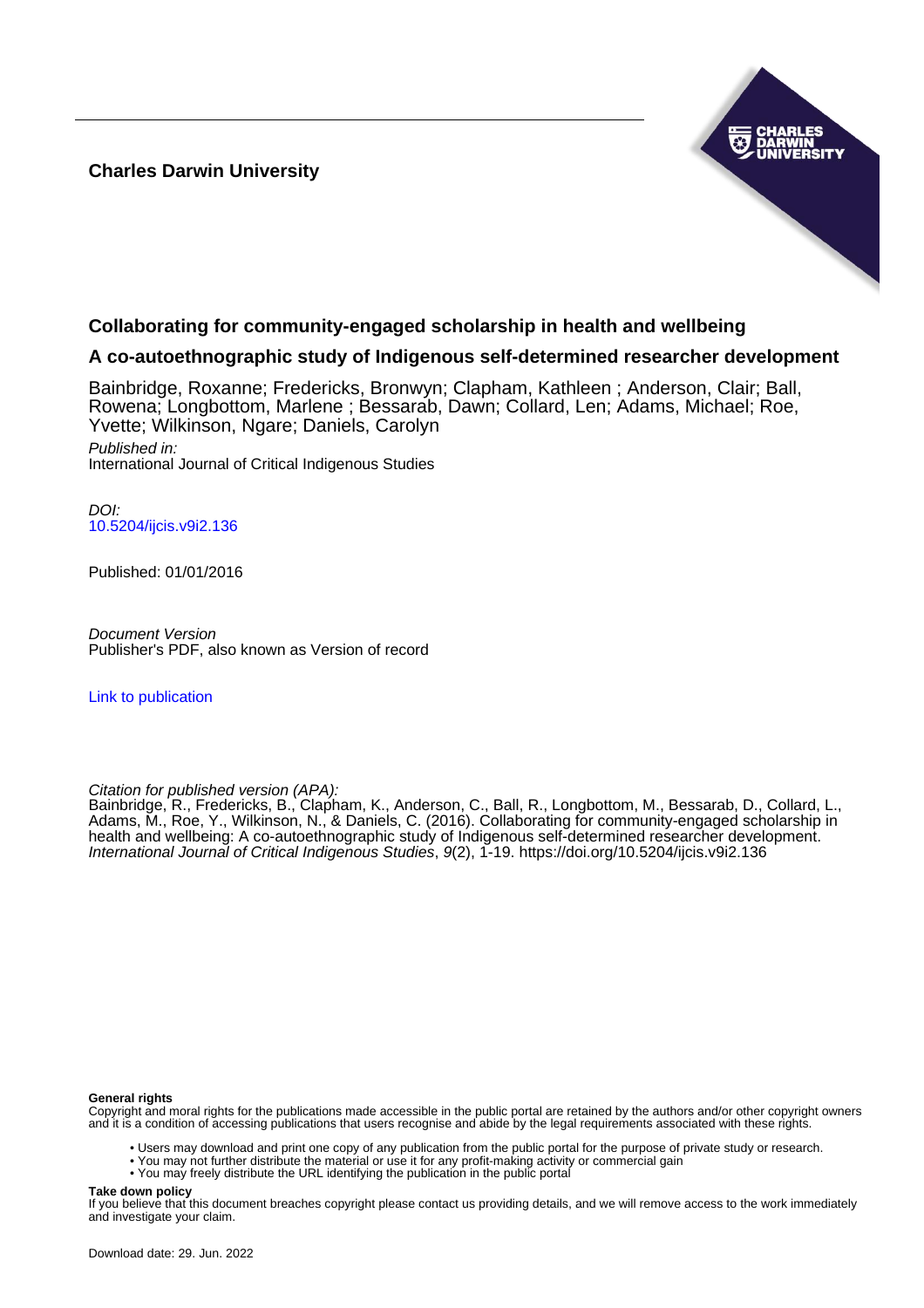# **International Journal of Critical Indigenous Studies**

**Volume 9, Number 2, 2016** 

*Collaborating for community-engaged scholarship in health and wellbeing: A co-autoethnographic study of Indigenous self-determined researcher development*

## **Authors**

## **Roxanne Bainbridge\***

Central Queensland University, Centre for Indigenous Health Equity Research (School of Health, Medical and Applied Sciences) James Cook University (The Cairns Institute & College of Public Health, Medical and Veterinary Sciences)

> **Bronwyn Fredericks** Central Queensland University, Office of Indigenous Engagement

> > **Kathleen Clapham** University of Wollongong

**Clair Anderson** University of Tasmania

**Rowena Ball** Australian National University

> **Marlene Longbottom** University of Newcastle

**Dawn Bessarab** University of Western Australia

**Len Collard** University of Western Australia

> **Michael Adams** Edith Cowan University

**Yvette Roe** The Institute for Urban Indigenous Health, Brisbane

> **Ngare Wilkinson** Central Queensland University

> **Carolyn Daniels** Central Queensland University

Except where otherwise noted, content in this journal is licensed under Creative Commons Attribution 4.0 International Licence. As an open access journal, articles are free to use with proper attribution. **ISSN 1837-0144** 



© The Author(s) 2016 https://doi.org/10.5204/ijcis.v9i2.136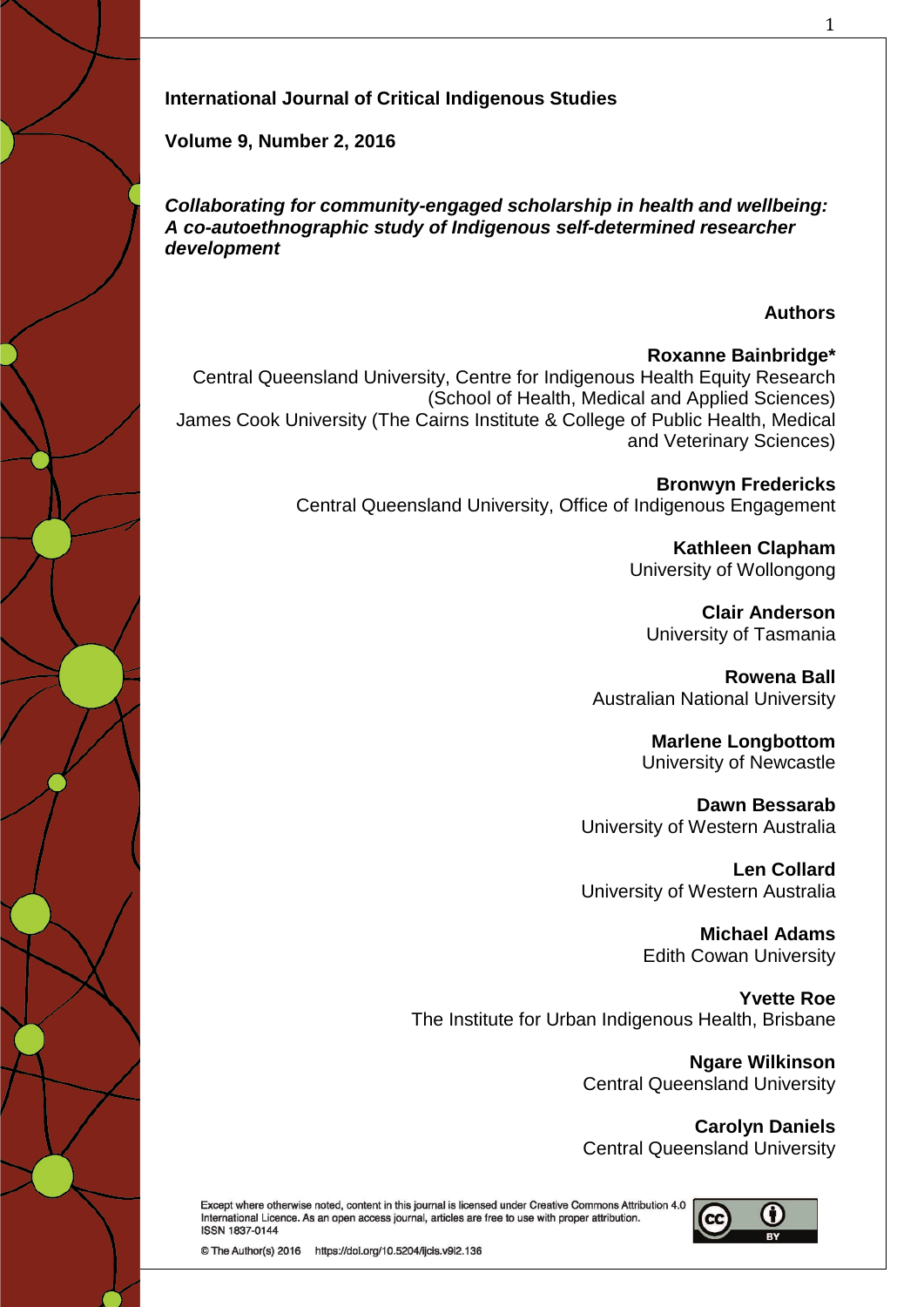# **\*Corresponding Author**

**Roxanne Bainbridge**, Central Queensland University, Cairns Campus Level 3 Corner Abbott and Shields Street Cairns QLD 4870

**Email:** [r.bainbridge@cqu.edu.au](mailto:r.bainbridge@cqu.edu.au)

## **Autobiographical Note**

Roxanne Bainbridge is a Gungarri woman from South West Queensland. She is the Director of the Centre for Indigenous Health Equity Research at Central Queensland University. Roxanne holds a National Health and Medical Research Council Career Development Fellowship to operationalise resilience models for Indigenous adolescents and improve the integrity and impact of Indigenous research.

# **Abstract**

In this article, we provide an emic perspective of being uniquely positioned as part of Australia's only multidisciplinary Indigenous research network, the National Indigenous Research and Knowledges Network (NIRAKN). We used collaborative autoethnography and reflection in our practices and experiences. Our purpose was to better understand and improve the functionality of our research network and practice, and to offer some direction for the growth and sustainability of NIRAKN and similar networks. Our narratives strongly demonstrate that mainstream models of support for Indigenous researchers have major limitations for professional development and cultural safety, and do not meet our needs and realities. The significant message is that we need appropriately resourced exclusive spaces and must lead, develop and define the theoretical and cultural specifications and applications of Indigenous researcher support models in higher education institutions. The model should be cross-disciplinary, have national and international reach and be characterised by connectedness, cultural safety and self-determination, and be located in a resource-rich environment.

## **Keywords**

Aboriginal and Torres Strait Islander, collaborative autoethnography, capacity strengthening, health, Indigenous, NIRAKN.

## **Introduction**

The Australian *Review of Higher Education Access and Outcomes for Aboriginal and Torres Strait Islander People Final Report* 2012 (Behrendt, Larkin, Griew & Kelly) stressed that "growing the number of Aboriginal and Torres Strait Islander people successfully completing higher degrees by research and moving on to careers in academia is critical to supporting future generations of Indigenous Australians to access and succeed in higher education". It also identified an urgent need to build research capacity of Aboriginal and Torres Strait Islander (hereafter, respectfully, 'Indigenous') researchers through promoting their knowledges and perspectives in Australian universities. Yet, there have been very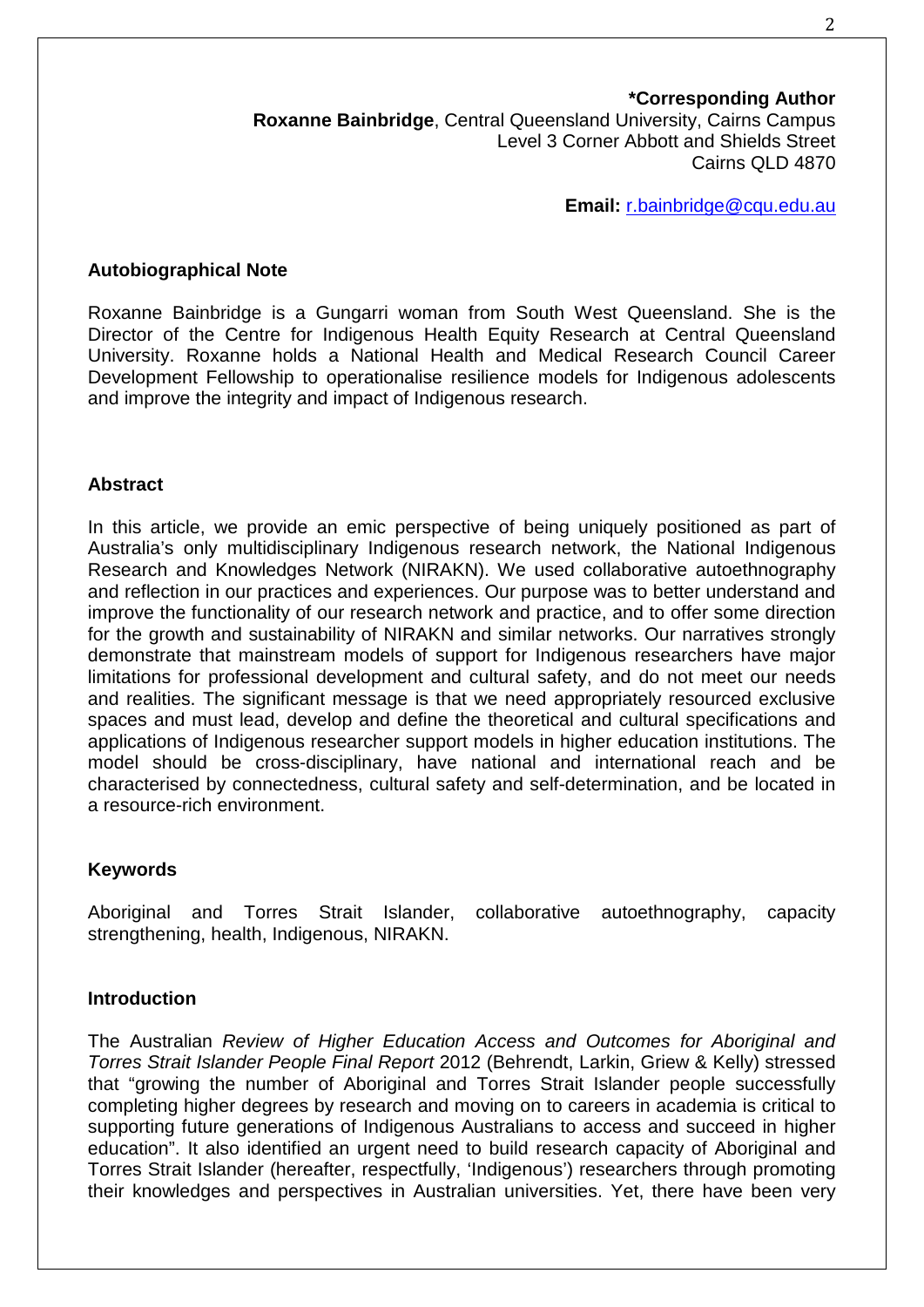few attempts to establish and sustain formal structures in Australian universities that are dedicated to specifically supporting the collaboration and development of skilled, qualified, Indigenous researchers to be responsive to the research priorities and aspirations of our communities. Currently, this support is offered only to Indigenous Higher Degree Research (HDR) students<sup>[i](#page-19-0)</sup>, but does not generally account for Indigenous HDR students as a separate cohort to coursework or undergraduate students, nor provide individually or culturally tailored support mechanisms (Trudgett 2013).

Recommendations by peak national research institutions advocate for Indigenous leadership, autonomy and support through capacity strengthening in Indigenous research (Brands 2014; Elston, Saunders, Hayes, Bainbridge & McCoy 2014; National Health and Medical Research Council 2003, 2006; Thomas, Bainbridge & Tsey 2014). However, the seeming invisibility of Indigenous researchers within the discourses of academia and a trend towards mainstreaming is concerning. Failure to recognise Indigenous rights to selfdetermination, a fundamental principle enshrined in contemporaneous international law, and provide appropriate support for Indigenous researchers is underpinned by several complex factors including, but not limited to, deficiencies of: 1) Indigenous researcher role models and appropriate mentors (Department of Education, Employment and Workplace Relations 2009); 2) research capacity of staff in Indigenous centres, which are primarily tasked with cultural support, teaching and learning and pastoral support (Trudgett, 2013); 3) Indigenous research methodologies (Department of Education, Employment and Workplace Relations 2009); and 4) institutional and individual reluctance to transform power relationships between Indigenous and non-Indigenous researchers (Chino & DeBruyn 2006). Nevertheless, national funding bodies such as the Australian Research Council (ARC) and the National Health and Medical Research Council (NHMRC) recognise the value of supporting and developing an Indigenous research workforce. For example, successful contributions to increasing the numbers of Indigenous people as researchers have been provided by the NHMRC's population health capacity building grants, and, more recently, through a Centre for Research Excellence (NHMRC 2016). In 2012, the ARC funded the National Indigenous Research and Knowledges Network (NIRAKN) to strengthen the capacity of Indigenous researchers through its Special Initiative Scheme. NIRAKN is unique in that it was conceptualised, developed, led and constituted by Indigenous people. Nevertheless, despite efforts of these funding bodies, support has been piecemeal and neither funders nor universities have sustained the longevity of such programs. Indigenous people remain underrepresented in the research community and this has critical implications for raising the health and prosperity of Indigenous nations.

NIRAKN was funded as the result of a nationally competitive grant application process set out by the ARC for 2012 to 2016. It is a collaborative of 44 Indigenous researchers from 21 Australian universities and five partner organisations. Its work has the oversight of an advisory board and management committee; of which all members are Indigenous research leaders and Elders. NIRAKN operates through a hub and spokes model. The NIRAKN hub has overall accountability for administration, coordination, engagement, promotion and capacity building. It is responsible for the establishment of network values based on Yurriala (meaning *one skin* in the Jandai language of North Stradbroke Island); ensuring cultural safety, inclusivity and belonging for all affiliated groups; and ensuring Indigenous ownership and leadership of activities, research, methodologies and knowledge. The four spokes or nodes are responsible for the development and implementation of researcher capacity building and programs of research in: 1) Indigenous Health and Wellbeing; 2) Indigenous Sociology and Knowledges; 3) Indigenous Law; and 4) Yuraki: History, Politics and Culture (NIRAKN n.d.; Fredericks et al. 2015). Capacity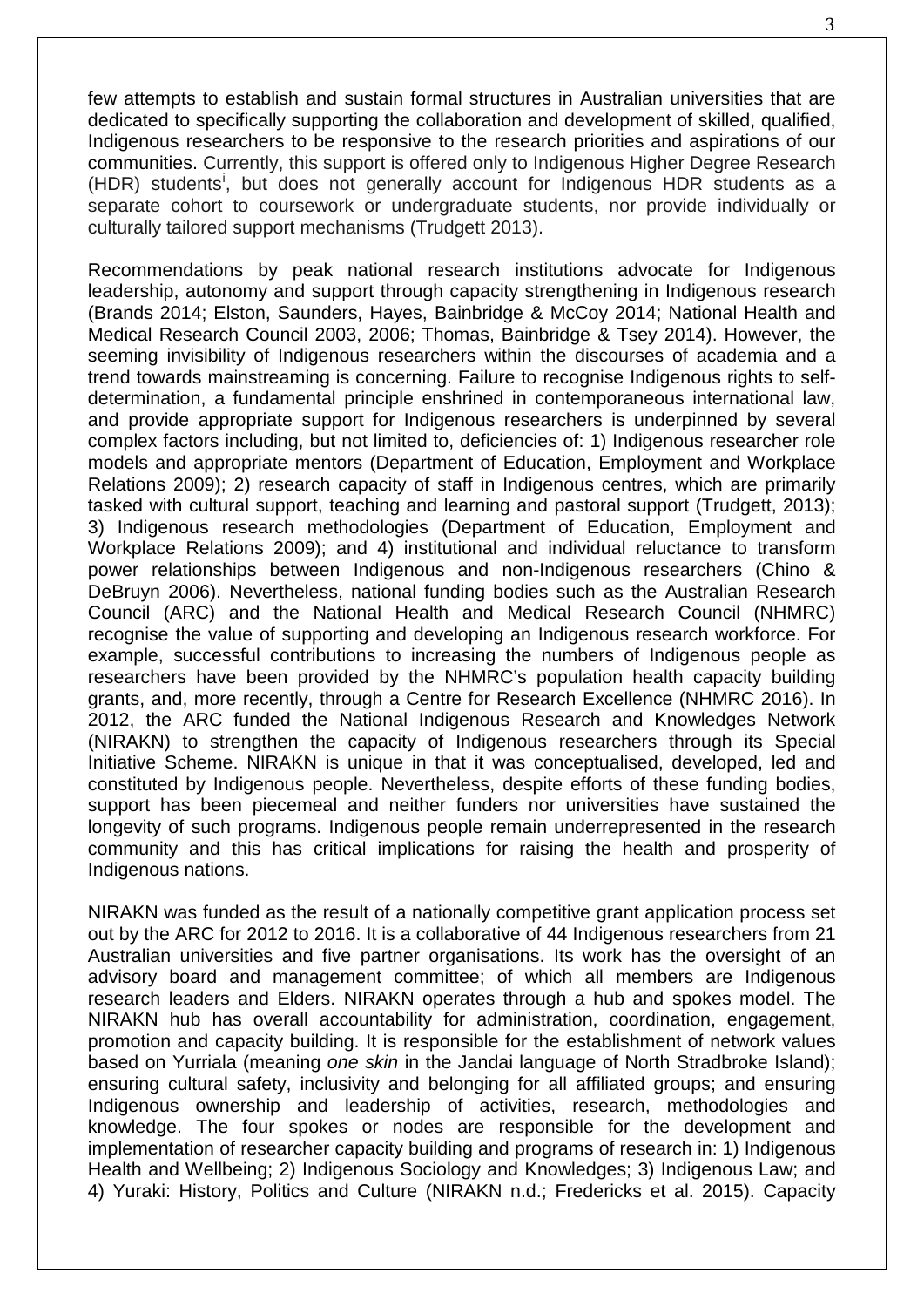building workshops and activities were facilitated by the hub, for instance, annual weeklong workshops for investigators, affiliate members and students; critical reading groups; national and international forums; research leadership; and masterclasses in Indigenous research methodologies. Individual nodes were also responsible for capacity building activities more broadly.

In this article, we provide an emic perspective of being uniquely positioned as part of Australia's only multidisciplinary Indigenous research network, NIRAKN. The article emerged from our work as Indigenous researchers who, over the past four years, established NIRAKN's Health and Wellbeing node. It specifically elucidates the collective journey in which twelve researchers engaged to co-establish, activate and meet the key aim of NIRAKN: "To provide a platform for new Indigenous, multi-disciplinary research and the establishment of a critical mass of multi-disciplinary, qualified, Indigenous researchers to meet the compelling research needs of our communities" (NIRAKN 2012). Twelve researchers (11 Indigenous and one non-Indigenous) from eight different universities across Australia collaborated for the purposes of developing this research article.

# *Context: The NIRAKN Health and Wellbeing node*

The Indigenous Health and Wellbeing node focuses on an holistic, gendered approach to health as seen through a social and emotional wellbeing lens (NIRAKN n.d.). Nine women and two men worked alongside each other across a four year timeframe as part of the NIRAKN health node. We all held substantive university positions that included a pro vice chancellor, research professors, research assistants and higher degree research students; one is located at an Aboriginal community controlled health organisation. We constitute a multi-disciplinary research group with expertise in qualitative and quantitative research methods. Our specific areas of research interest are broad; they include men's health, women's health, child and adolescent health, resilience, family violence, injury prevention, education, language and culture, mathematics and sciences, origins of life and evaluation, research impact and health services.

Prior to the establishment of NIRAKN, few of us had worked together. We have now collaborated for four years, over which time we met virtually on a monthly basis and faceto-face biannually. We share the key characteristics of relevance to studying the nature of the research network. These include: supporting each other's research and academic endeavours; sharing successes, opportunities and challenges; collaboratively presenting, publishing and applying for research grants; and organising and facilitating researcher capacity building workshops under the broader banner of NIRAKN.

One of the most important enduring aspects of NIRAKN and an important learning from our involvement is the value of supporting research initiatives that actively engage the Indigenous communities in a program of collaborative research. The key foundational community initiative was to support [name removed], a community health service that provides support for women and families to improve their service delivery through research and evaluation. Other projects about engaging young people in their health and wellbeing were shared initiatives of the node. Individuals also conducted a number of projects. For example, a 12 month pilot project was to establish an Indigenous-led research multidisciplinary collaboration of [name removed] researchers and local Aboriginal community organisations, with the aim of developing a broad social health research agenda that addresses the social determinants of Indigenous health within a regional context.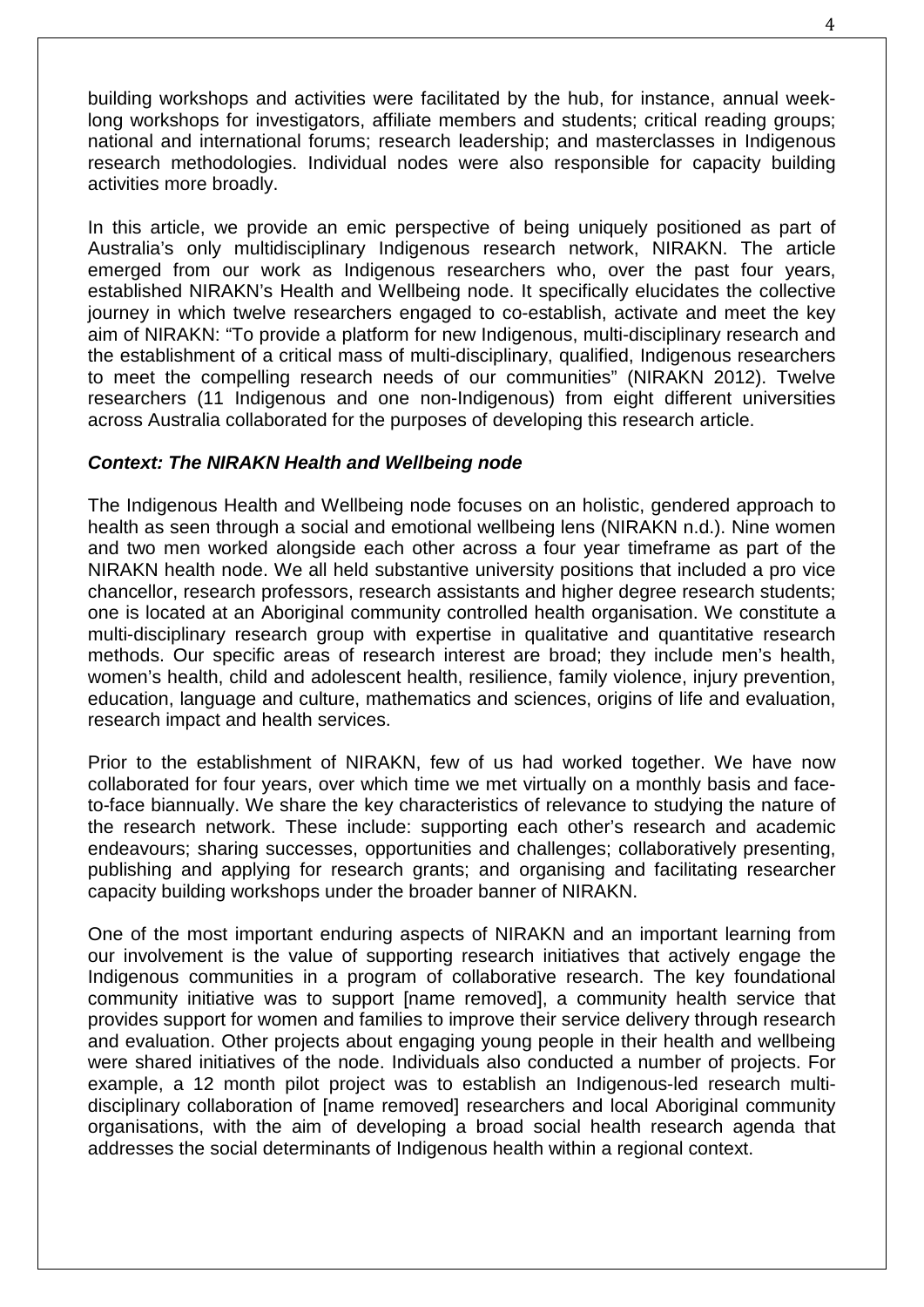Across four years, the health node met face-to-face biannually. These meetings were supplemented with monthly teleconferences. Meetings were interspersed with time dedicated to node business. The key business of the node was about strengthening researcher capacity, community and partner engagement, and research and evaluation. Meetings also involved interesting and far reaching discussions about topics and issues arising for members, such as:

- recruiting participants and gaining support for community-based research projects;
- authorship and acknowledgement of community partners;
- the ongoing complexity surrounding Indigenous research ethics and researching in the Indigenous health space;
- gaining insights into the multiplicity of Indigenous research practices;
- the challenges of being an Indigenous academic in the university sector, including issues about embedding Indigenous knowledge in curricula;
- the experiences and challenges of being the 'Indigenous voice' on committees and the frustrations of achieving change.

Across time, we consistently reflected on how the dialogue developed and actioned strategies to improve the development, implementation and impact of the health node and related activities (see Fredericks et al. 2015).

# *Critiquing our practice as a collaborative*

One could say that this article is a contemplation of praxis; where we collaboratively participated in "reflection and action on the world in order to transform it" (Freire 1984, p. 51). Our purpose for self-study was to better understand and improve the functionality of our research network and practice as a particular cohort of Indigenous researchers. Our ambition was also to offer some direction for the growth and sustainability of NIRAKN and similar networks. We did this through collaborative autoethnography. Specifically, the aim of the research was to collaboratively analyse our experiences of NIRAKN to better understand the value of NIRAKN for its participants, and, through critical reflection, improve practices in establishing such a network and developing Indigenous researcher capacity. That is, our gaze is directed both inward towards our own negotiations in the development of the Health and Wellbeing node, and outward towards negotiations of development for other Indigenous researchers in the network and beyond (Bainbridge 2007). We acknowledge that "any gaze is always filtered through the lenses of language, gender, social class, race and ethnicity" (Denzin and Lincoln 2005 p. 19). We explore how our individual experiences linked with the collective experiences of the health node and explain what worked well in NIRAKN, what did not, and how we could do things better to improve the outputs, outcomes and impact of the network and explore future recommendations. As researchers in the health node, we worked from an "epistemology of insiderness" (Reinharz 1992, p. 260), where life and work are intertwined to construct and theorise knowledge about our experiences in an Indigenous research network. Meaningful transformation of praxis was the aim of producing this work. We adopted a critical, reflective, action-oriented agenda to transform the realities in which we live and work (Creswell 2003). Thus, we also endorse the method of critical co-autoethnography—an amalgamation of critical theory and autoethnography to situate our lived experiences within larger systems of power (Boylorn & Orbe 2014).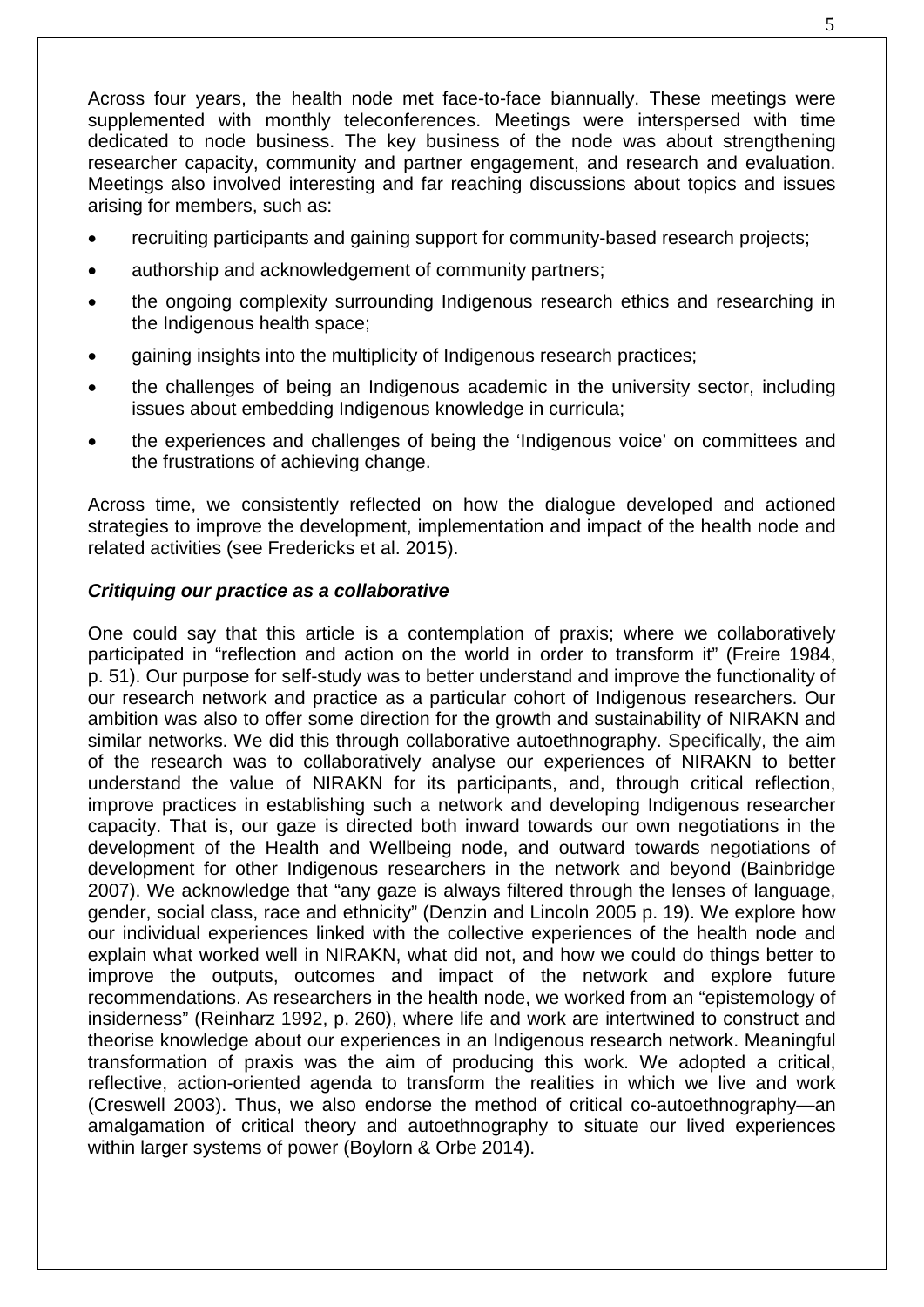# *Acknowledging our position*

Firstly, we acknowledge that we share subject positions. We assert our positionality as emanating from our intersecting identities as university researchers working broadly within public health, community health, social determinants or other disciplinary frameworks and, through the common opportunities and challenges that we have experienced both as a collaborative and as individuals as part of our Indigenous communities, in and beyond NIRAKN. We also acknowledge that this research endeavour is a mutual construction, that we are intimately part of this research and that we all attach different meanings and interpretations to our experiences.

# **Methods**

Narrative methods are useful in representing the "diversities of truth" (Bishop 1996, p. 24). Story telling is culturally sanctioned and, as narrators of our stories, we can retain control of these truths (Bishop 1996; Wyld & Fredericks 2015). Thus, we used our collective voices as constituents of NIRAKN's health node as data for understanding the meanings of participating in a national Indigenous research network. The "value of inner knowing" (Bainbridge 2007) was prioritised in the generation of data. We used collaborative autoethnography as a method to collect and interpret our autobiographical reflections and adapted grounded theory methods for analysing and organising the reflections. We situate co-autoethnography on the autoethnographic continuum propagated by Ellis (2004, 2009) and others. Autoethnographic method is defined simply as "cultural analysis through personal narrative" (Boylorn & Orbe 2014, p. 17); a method in which the self is the site for interpreting cultural experiences (Ellis 2004) and can account for diversity and complexity in lived experiences. In this work, we distinguish our approach from the descriptive literary approach of evocative autoethnography (Ellis & Bochner 2000; Ellis 2004, 2009) and position it as "analytical autoethnography" (Anderson 2006). Analytical autoethnography is ethnographic work

in which the researcher is: 1) a full member in the research group or setting; 2) visible as such a member in the researcher's published texts; and 3) committed to an analytic research agenda focused on improving theoretical understandings of broader social phenomena. (Anderson 2006)

The authors of this paper meet all three of Anderson's criteria.

Collaborative autoethnography transcends the self-narratives of autoethnography. It involves the study of self and others by committing to theoretical analysis of social phenomena (Anderson 2006). Thus, data generated for this study was biographically grounded and had "experientially rich engagement" with the social processes under investigation (Atkinson 2006, p. 401). In collaborative autoethnography, individual participants "contribute to the collective work of their distinct independent voice. At the same time, the combination of multiple voices to interrogate a social phenomenon creates a unique synergy and harmony that autoethnographers cannot attain in isolation" (Chang et al. 2012, p. 24). Collaborative works, albeit growing, are still sparse (Hernandez, Ngunjiri & Chang 2015).

Collaborative autoethnography involves two or more participant-researchers and uses "data about self and context to gain an understanding of the connectivity between self and others within the same context" (Ngunjiri, Hernandez & Chang 2010, p. 2). It combines ethnography, self-analysis and biography (Ngunjiri, Hernandez & Chang 2010) to produce co-constructed analytical narratives. We claim our co-autoethnography as collaborative,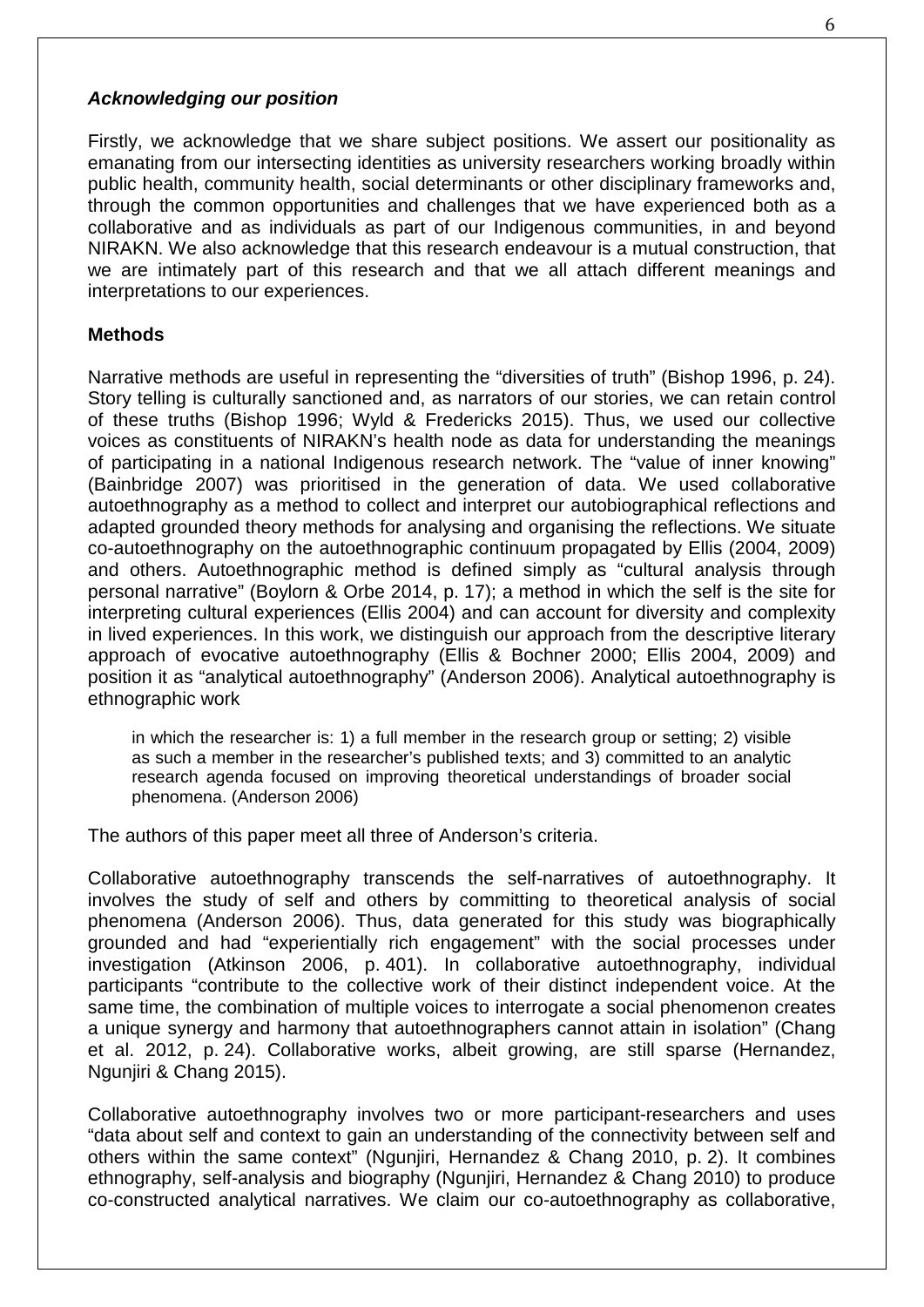reflective, autobiographical and ethnographic. First, it is collaborative in the bringing together of twelve NIRAKN researchers to contribute a collective voice (Chang et al. 2012). Second, it is reflective and autobiographical in the sense that we generated data in the form of individual recollections about our personal and collective experiences of being embedded in NIRAKN processes across a four year timeframe. Third, the work is ethnographic of the most compelling kind of "being there" (Anderson 2006, p. 379). That is, the health node membership has been firmly positioned in various capacities inside the NIRAKN network with commonly shared patterns of belief, thoughts, values and expectations of how things should be done (Georgiou, Carspecken & Willems 1996).

Co-autoethnography fulfilled our methodological needs for three key reasons. First, it enabled us, as participant-researchers, "to explore self in the presence of others and to gain a collective understanding of our shared experiences" (Ngunjiri, Hernandez & Chang 2010, p. 12). Second, as Indigenous people who are commonly the subjects of ethnography, co-autoethnography is liberating. It provides an opportunity for us to become the authors of research through "a rewriting of the self and the social" (Reed-Danahay 1997, p. 2). Third, co-autoethnography engages usefully with Indigenous research aims through questioning the politics of representation and, in particular, that of voice and its authenticity (Bainbridge 2007). Relevance is clearly expressed by Pratt (1992):

If ethnographic texts are those in which European metropolitan subjects represent to themselves their others (usually their conquered others), autoethnographic texts are representations that the so-defined others construct in response to or in those texts … Such texts often constitute a marginalised group's entry point into the dominant circuits of print culture (p. 7).

Despite applicability to need, there were also ethical considerations that required prior acknowledgement. We acknowledge and declare that we participated in this study with openness and vulnerability. For us, there were real ethical concerns emanating from selfdisclosure. Ethics in co-autoethnography, as in all research and life, is about doing no harm and protecting ourselves and those embroiled in our stories. Thus, senior members of the node acted on behalf of the collective to closely inspect and assess our story work prior to review and publication to ensure safety. The development of a culturally safe, respectful and truly collaborative way of working together has been described previously (Fredericks et al. 2014).

## **Data generation and analysis**

Data were generated through our reflective and analytical journaled entries in response to four key writing prompts that could be described as memory work. That is, the writing of memories around a trigger question or statement (Haug 1987). The trigger questions were: 1) How did you get involved? And how were you involved? What was your involvement like?; 2) What were the best things about being involved in the NIRAKN health node; 3) What could have been improved?; and 4) How could the future look? The writing was done independently and concurrently.

Data were analysed by one author, who also led the initial drafts (RB), and all members of the group participated in reviewing and redrafting the analysis. As a good fit with Anderson's (2006) notion of "analytical autoethnography", a grounded theory method of analysis was adopted. Data were coded using open, axial and selective coding techniques and a constant comparative method was employed (Glaser 1992). Theoretical, conceptual categories that demonstrated a good 'fit' with the data that they reflected were assigned in the analysis of data.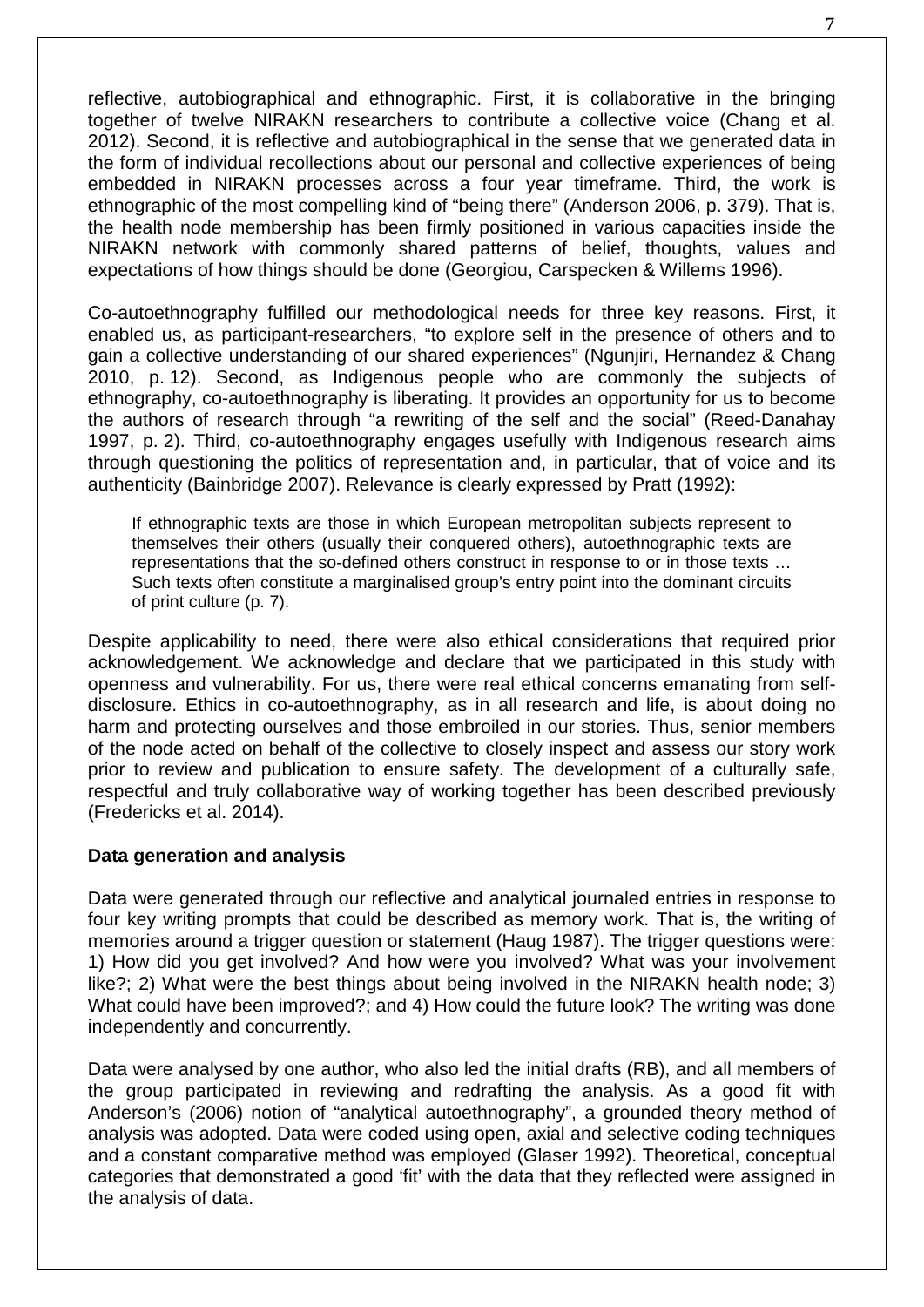Our experiences at NIRAKN coalesced around a shared concern and aspiration of *collaborating for community-engaged scholarship.* Four categories were identified as the phases involved in working towards health equity. These were developed by raising the codes to higher order categories and interrogating the data to explicate their dimensions. Theory building was continued by organising the categories into narratives that meaningfully captured our engagement in NIRAKN. The conditions of engagement, opportunities, inherent challenges and prospective development of the NIRAKN network are reported below.

# **Results**

*Collaborating for community-engaged scholarship* was the key driver of our engagement with NIRAKN and the health node. This is what encouraged and maintained our commitment to NIRAKN as the flagship for leading Indigenous health and prosperity through research. To enable collaboration for health change, we were involved in a process of *strengthening researcher capacity*; of ourselves and others*. Being connected* anchored this process and was a critical condition for *tapping the potential* of the NIRAKN network and realising our goals of health equity for Indigenous people. To maximise the functionality of the node, we identified the need to *set change agendas.* Based on learnings from engaging in the NIRAKN network, we envisioned futures and strategies for progressing the potential of NIRAKN further. Determining futures required more actively *asserting our sovereignty* to decolonise systems and practices that would enable greater self-determination and ownership over our futures, and a better fit with our practice and aspirations.

## *Being connected*

The establishment of NIRAKN was about building a network of networks as a platform to enhance Indigenous researcher capacity. *Being connected* with the broader Indigenous Australian researcher community was a logical precursor to becoming part of the NIRAKN network. For all of us, engagement in NIRAKN was initiated by invitation only: "I was initially invited to participate in the successful ARC Special Initiative bid." "I was asked to be a participant on the original NIRAKN application as a scientist of Indigenous background from a Go8 university." As NIRAKN members, we accepted the invitation to connect for one primary reason—creating new and building safe cross-disciplinary networks with like-minded research professionals who were interested in 'getting things done'. Invitations were also extended to affiliates of NIRAKN. Affiliates were people who were not included on the original funding application, but were interested in becoming part of the NIRAKN network in a less formal role.

*Being connected* to other Indigenous researchers across Australia and working towards a common goal came with a great deal of passion and emotion. There was a general sense of privilege involved upon receipt of the invitation to form the NIRAKN network. One node member unreservedly jumped at the opportunity: "I immediately said 'yes' to this invitation". This sense of privilege was accompanied by feelings of 'being honoured, happy, excited, empowerment, delighted, uplifted and motivated': "I felt honoured to be asked and was delighted when NIRAKN was funded and founded". Another node member described how she felt: "It felt empowering to be involved in NIRAKN and to know that issues are being worked on, improved and that we are now being heard within the health sector." Even the prospect of being involved in NIRAKN was enough for some: "I was very happy to accept that invitation with the prospect of being part of a national and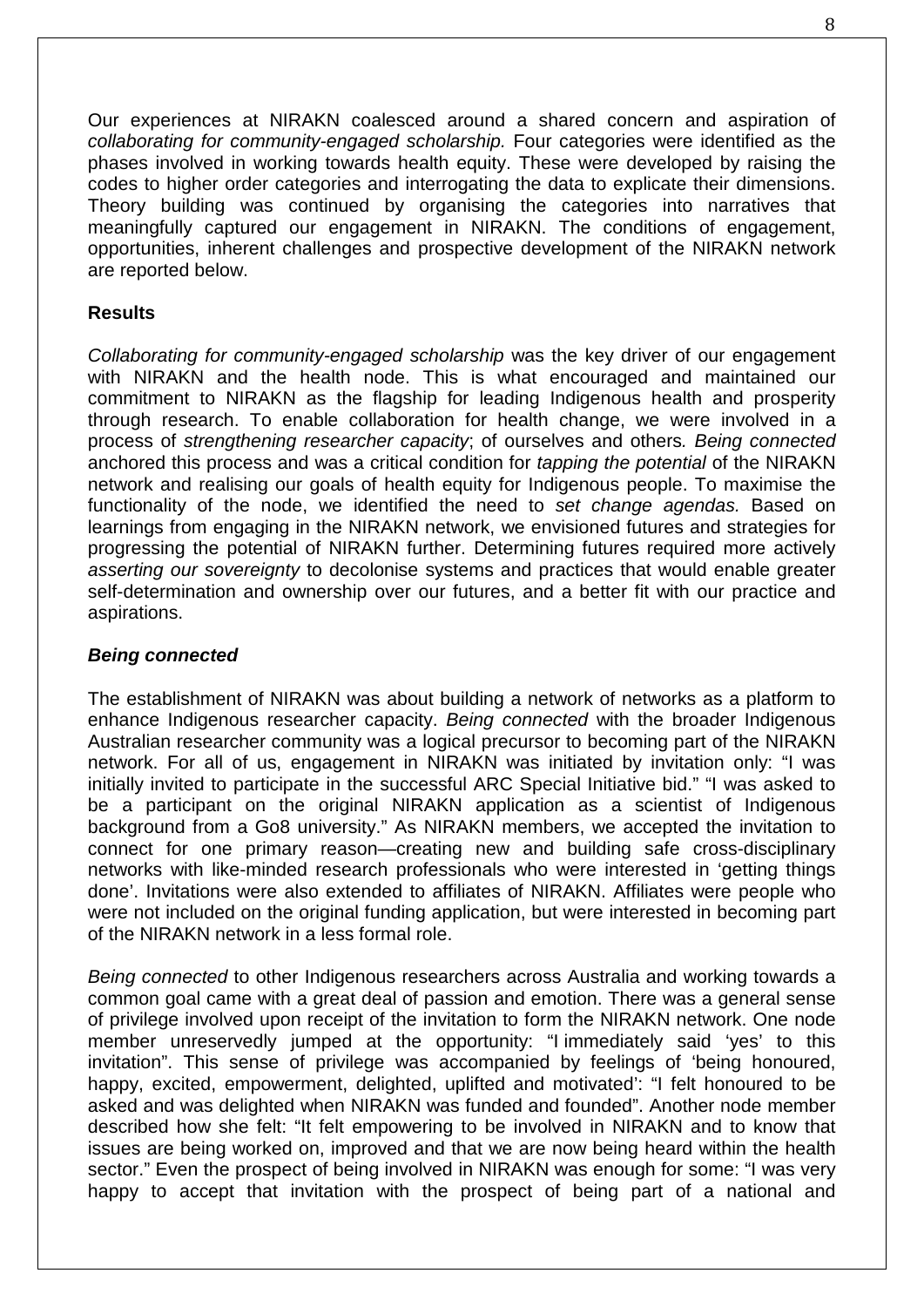international network of Indigenous scholars working on an ambitious program of work designed to develop a pipeline of Indigenous researchers." Others were enthusiastic about the prospect of NIRAKN as a platform for 'being heard'.

*Being connected* also inferred multi-level involvement in NIRAKN. We described ourselves as having multi-facetted roles; as chief investigators, researchers, students, leads, mentors, mentees, governance committee members and conduits between community and academia, and the NIRAKN hub and the node. For some, NIRAKN membership meant being involved across various nodes. Becoming part of a node, however, was discretionary and dependent on individual members' research affiliations and interests. For instance, several health node members were simultaneously part of at least two NIRAKN nodes. For some, however, reconciling our NIRAKN roles and substantive work roles was difficult. In particular, one member felt constrained in their NIRAKN role after taking up a position with less research time and flexibility. A health node member described her situation: "I would have been more fully able to undertake the role I wanted to play if I was still at my previous institution, as research was my primary role. My new role has made many aspects of research difficult."

*Being connected* enabled us to build safe and diverse networks*.* Safety within the network was critically raised by almost all node members. A node member succinctly summed up the nature of the space that *being connected* generated for us: "A safe and engaging space was created that invited growth, diversity and Indigenous scholarship". Many of us felt that the social and cultural alienation of academia, and being part of NIRAKN, filled this critical need and promoted research productivity: "Being part of a bigger family was inspirational rather than feeling isolated, alone and undervalued". NIRAKN engagement provided that safe space and "helped to actively engage in research and publication." Having a safe environment in which to work enabled opportunities for us to get to know our 'self' and our ways of working with others: "I have also gained [an] insight into my own way of working and preferred way of working. I know what some of my stressors are now, in ways I didn't know before ... it is a good thing."

Also important was the organic nature of collaboration and capacity strengthening. Peer support and opportunities were not scripted for us by NIRAKN. Rather, our pursuits were spontaneously developed because we shared a safe and supportive environment. Critically, contributing to this was having a sense of belonging and value: "Being involved in NIRAKN helped us all to grow in confidence and affirmed that we had a place and could make a real contribution in higher education." NIRAKN provided the first chance for interdisciplinary collaboration for some of us: "This was the first opportunity I have had to dip into research fields outside maths and the physical sciences." This provided the impetus for research growth in areas that were previously untapped: "These crossdisciplinary interactions also gave me the germ of a novel research idea."

While NIRAKN facilitated opportunities for strengthening our capacity, it also strengthened the capacity of emerging research students and early career researchers within and across institutions. "I have tried to capacity build emerging researchers and students at my own institutions and at other institutions … and worked with partner organisations." Another node member said,

I was privileged as an early career researcher (ECR) to be mentored by senior Indigenous researchers in NIRAKN that took their support well beyond researcher capacity development. As an ECR, and now mid-career researcher, I also had the opportunity to support and facilitate research capacity development for more junior researchers and students.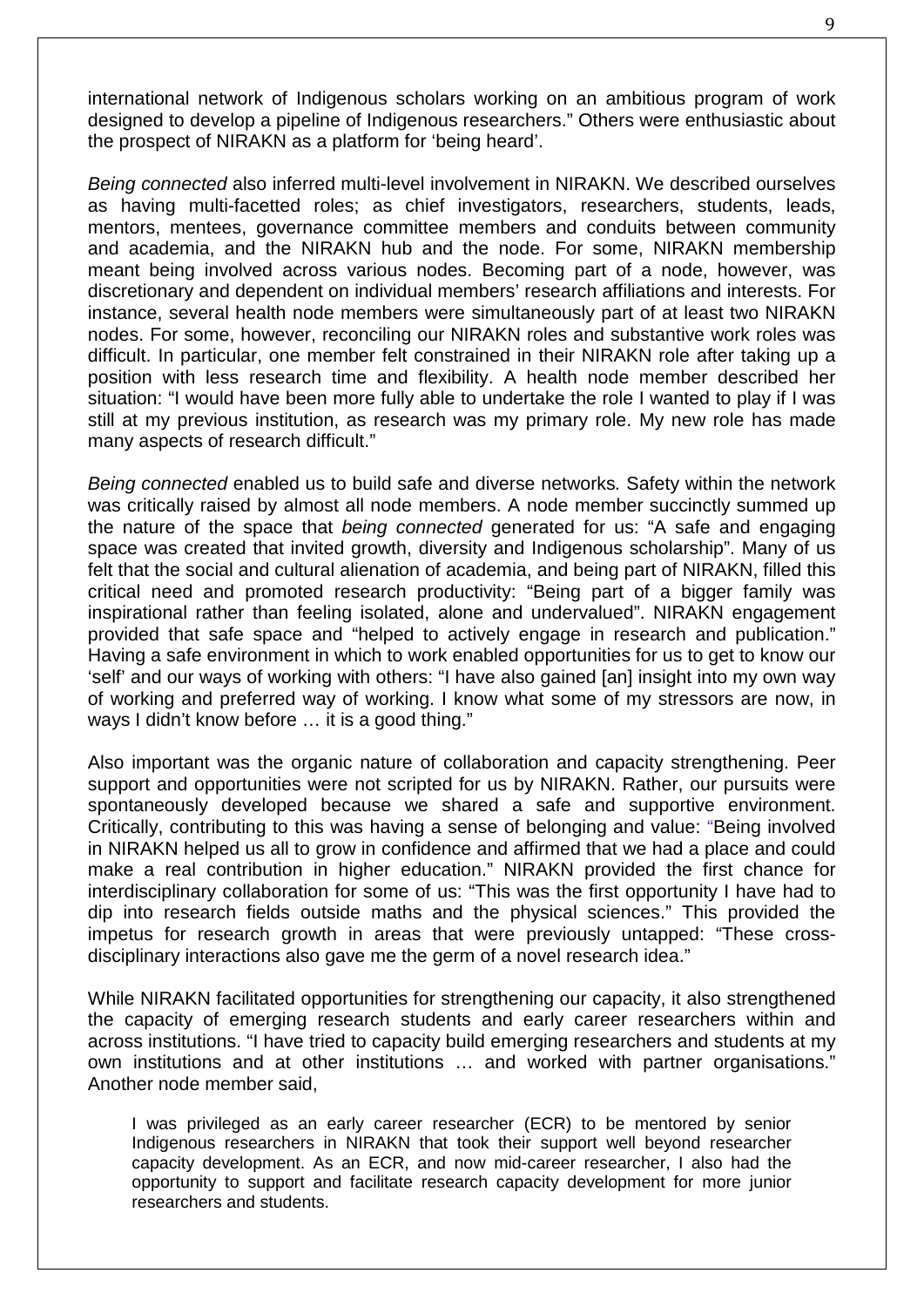Another responded that, "My capacity as an early career researcher and scholar has assisted me greatly by being part of NIRAKN." Research skills and management were facilitated: "I have been able to participate and be exposed to how large virtual networks are operationalised including the management of a research grant." Collaborating and growing through NIRAKN also went beyond the here and now; it set up future prospects: "Through the network, strong collaborative links have been developed, which have enabled plans for future projects beyond the life of NIRAKN." For instance, one such collaboration with a partner institution resulted in a competitive funding application as partners.

# *Tapping the potential*

NIRAKN is held in high regard and our privilege and participation in the network is greatly valued by all. Our shared interest of *collaborating for community-engaged scholarship* drove our active engagement in *tapping NIRAKN's potential* to progress our research work through strengthening our capacity and that of significant research partners. We came to a place of safety and connectedness by working together and supporting each other to achieve common and individual goals. We also extended the same support to communities and partners. The strategies and activities undertaken by the health node to meet our aims and the productivity of the node worked extremely well.

Paramount in all of our stories was connecting safely with other researchers and having shared aspirations towards which to work:

Over the past three years, group members of the health node moved from a group of individual academics with little or no previous relationships to a group of colleagues who have worked collaboratively on writing journal articles and other publications and collaborated on grant applications.

*Tapping the potential* of NIRAKN involved connecting in monthly teleconferences and face-to-face workshops. The face-to-face workshops really "enabled node members to get to know each other and engage in frank and honest discussion about our work, strengths and weaknesses, aspirations and achievements." For instance, one capacity building workshop involved the development of the literature review, joint research projects and subsequent publications. Concurrently, the health node teleconferences "provided a unique opportunity for intellectual engagement" and helped us to unpack and address some of the challenges we faced as Indigenous researchers in Western institutions, such as embedding Indigenous knowledges in curricula and the frustrations of being the only 'Indigenous voice' and trying to achieve change. What was also valuable was sharing the research load: "I love writing with others and discussing important issues with researchers who understand the position from which we all work—sharing experiences and strategies relieves burdens". Monthly teleconferences, however, were a critical strategy that undoubtedly built on and maintained the relationships developed in face-to-face meetings: "I value these teleconferences because face-to-face meetings can only take place about twice yearly".

A sentiment shared by one node member really captured the sense of isolation that we face in academia as Indigenous researchers and impressed the significance of the NIRAKN network:

One of the issues that I faced across my research and professional environment was isolation and non-acceptance in the academic world. But in the health node, and in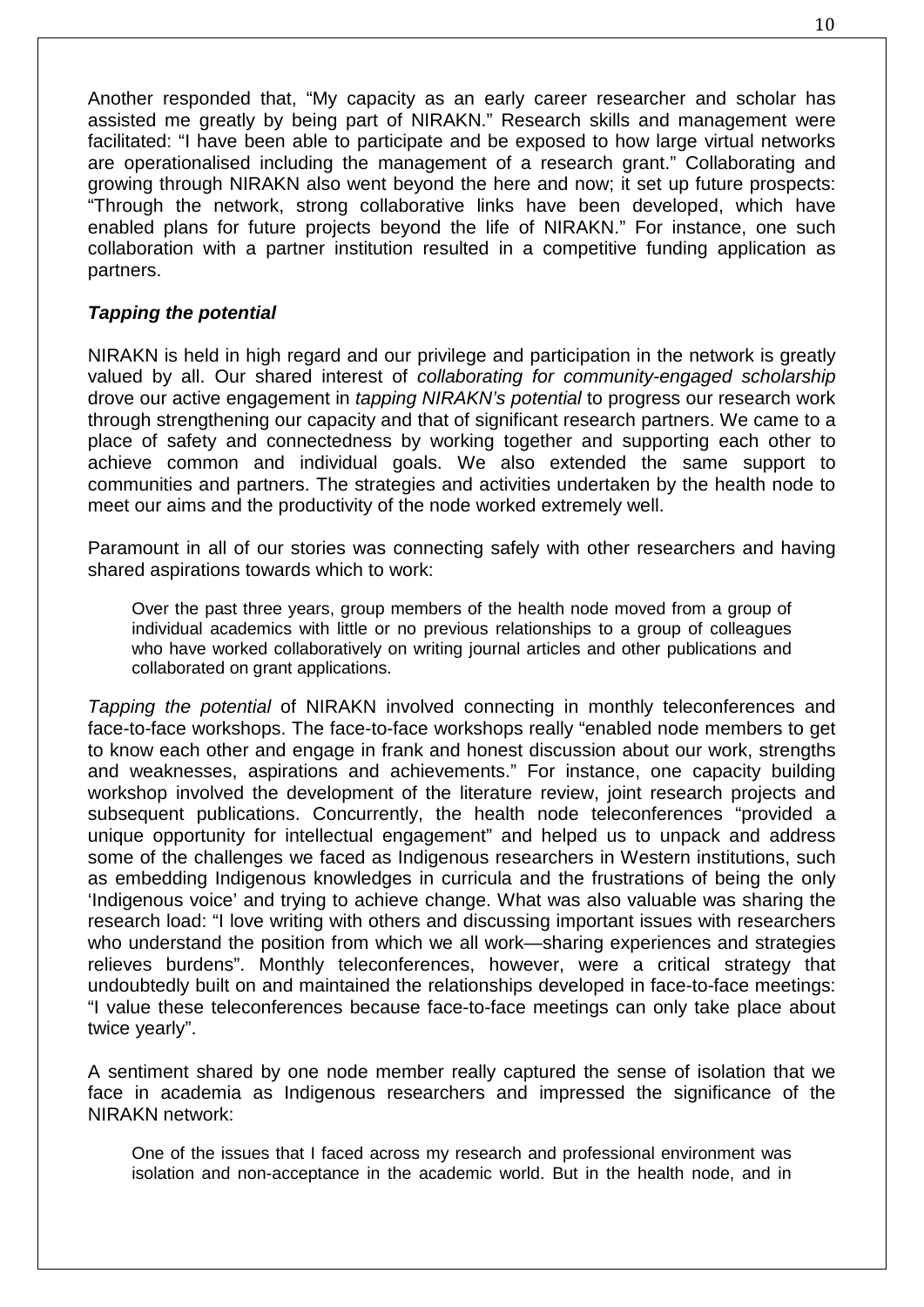NIRAKN more generally, I was simply accepted and included! It is a wonderful warm feeling that will always stay with me, whatever lies down the track.

We all noted that extending collaborative opportunities in a safe environment was an extremely important part of being in NIRAKN. Again, the issue of safety cannot be understated; it came from both junior and senior node members. The following comment came from a very experienced senior researcher: "The best and most enjoyable aspects of the health node was to have had the opportunity to meet, chat, work with and exchange solid critical debates with my new networks without fear or personalised criticism."

Collaborations and capacity development were also taken into Indigenous communities. Good outcomes for meeting NIRAKN aims, researcher development and community aspirations were flagged. As a node member stated:

This experience enabled the linking of [name removed] with experienced Indigenous researchers, which has provided support to the development and successful outcomes with grant applications. This is a great outcome for both NIRAKN and [name removed], as the community of the [name removed] and the Aboriginal women and children at the community level had the support of a group of experienced Indigenous researchers supporting their development in the research and evaluation of services.

At some universities, there has been ongoing support for community research programs through the NIRAKN HDR scholarship. For others, simply "knowing that we are being consulted to meet the needs of Indigenous health" was something previously not experienced.

The need, and appreciation for, an exclusively Indigenous space was acknowledged. One senior node member commented that, "Often we are isolated in our respective institutions; getting together was a powerfully influential experience—participants were empowered, inspired to maintain self-belief in being able to contribute within a largely Western focused environment." For some, the best thing about being involved in NIRAKN was simply, "Mentoring and sharing the learning journey with other researchers regardless if (sic) they were graduate students, early career scholars or established research leaders." For others, there was an immense appreciation of the expertise of the node: "Aboriginal health is a complex space and requires multi-layered responses, so being able to draw on such expertise is absolutely invaluable." "Being supported financially to apply for research grants and attend international conferences and national seminars" was flagged as unprecedented. Research development for the future was held in great regard: "Perhaps above all else, I have enjoyed working with students and having the opportunity to watch them grow and support them on their journeys."

#### *Setting change agendas*

We all highly value our participation in NIRAKN. We do acknowledge however, that network and node functioning could be improved by consolidating learnings over the past four years and *setting change agendas*. Almost unanimously, we identified that the funding model did not work well; participation and communication between the hub and nodes, and between nodes was not always optimal; and that expanding beyond the original membership was difficult to achieve. Simultaneously, we understand that doing things better also requires the co-operation of broader structures and institutions that have influenced some decision-making processes in the network.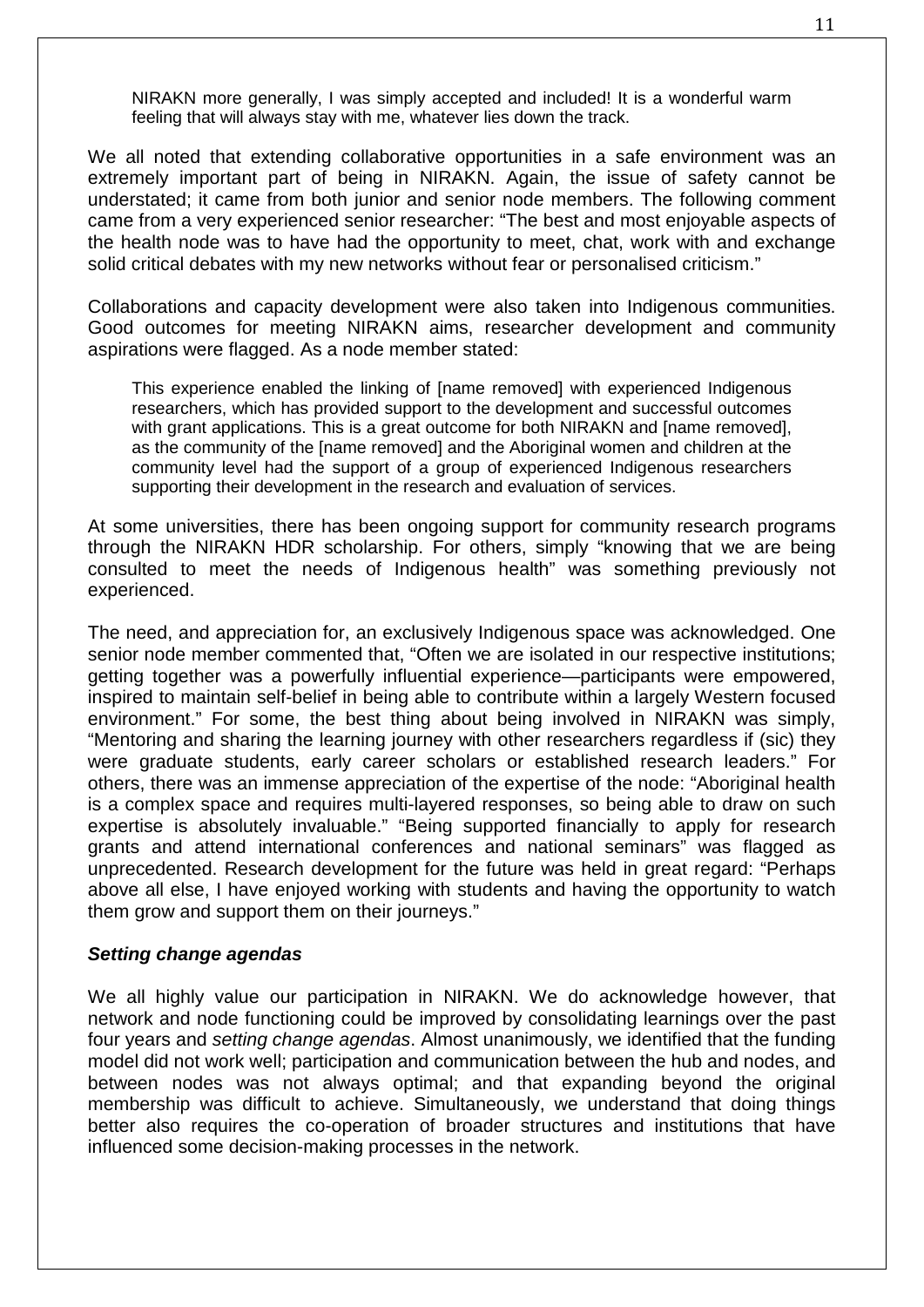Cross-institutional funding processes did not align with each other and excessive time was invested in completing the transfer of monies from the hub and between nodes and institutions. They hampered the start and on-time completion of projects, certainty and implementation of activities and the discretionary budgets of some members. Some also questioned whether we had the best people in the jobs at the hub because at times "it is difficult to raise issues or get information from the hub" without people becoming defensive. Several of us noted that "there needs to be more transparency with funding from the hub and there needs to be more efficient decision-making and follow up on decisions".

There was always an exceptionally high level of participation in the health node and the expectation that all members would partake in all activities. Participation at times varied by one or two participants when our competing workloads, particularly for those with teaching commitments, and varying time differences across Australia created difficulties. However, we were kept updated by carefully documented minutes, meeting agendas and productivity documents that were distributed monthly. Nevertheless, expectations were high and several node members said that a somewhat greater commitment from all health node members to engage in regular communication through the node teleconferences was needed.

At the broader NIRAKN level, one member said, "I have been disappointed that some CIs [Chief Investigators] have not taken their roles seriously. In fact, over the years, there are some who I have never seen." These ruminations prompted others to declare that they "often felt like (sic) some people are just 'along for the ride' and not willing to put the hard work in." Others noted that, with more commitment, productivity could have increased: "The node outputs have been from a key few whom (sic) have actioned and lead the writing on (sic) certain publications." To ameliorate the situation, suggestions for how to increase the face-to-face contact is needed: "Although a virtual network is more cost effective, it is not necessarily more sustainable. There has been enormous value in the face-to-face engagement of node members and network members, despite the greater cost in terms of dollars".

Others called for "more effective co-ordination of activities from the hub, particularly in regards (sic) to fostering and facilitating inter-node relationships and collaboration and communication":

While communication has been great at some levels on some issues, I must say that I am still learning new things about how the network functions. Clearly articulating CI expectations and how things would work from the outset would be of benefit. However, information needs to keep flowing throughout.

Network expansion is difficult. From the outset, "NIRAKN was forced into a political situation whereby researchers not in the network resisted contact with and/or support of NIRAKN" … "It seemed that individuals outside NIRAKN failed to understand the nature of the model prescribed by the ARC." Simultaneously, we acknowledge the enormous coordination task required of the hub regarding limited funding and restricted management options.

## *Asserting sovereignty*

The current health node consists of a highly skilled, experienced and like-minded group of health researchers who have built excellent, collegial relationships and developed a track record of working collaboratively in Indigenous health research. However, everyone was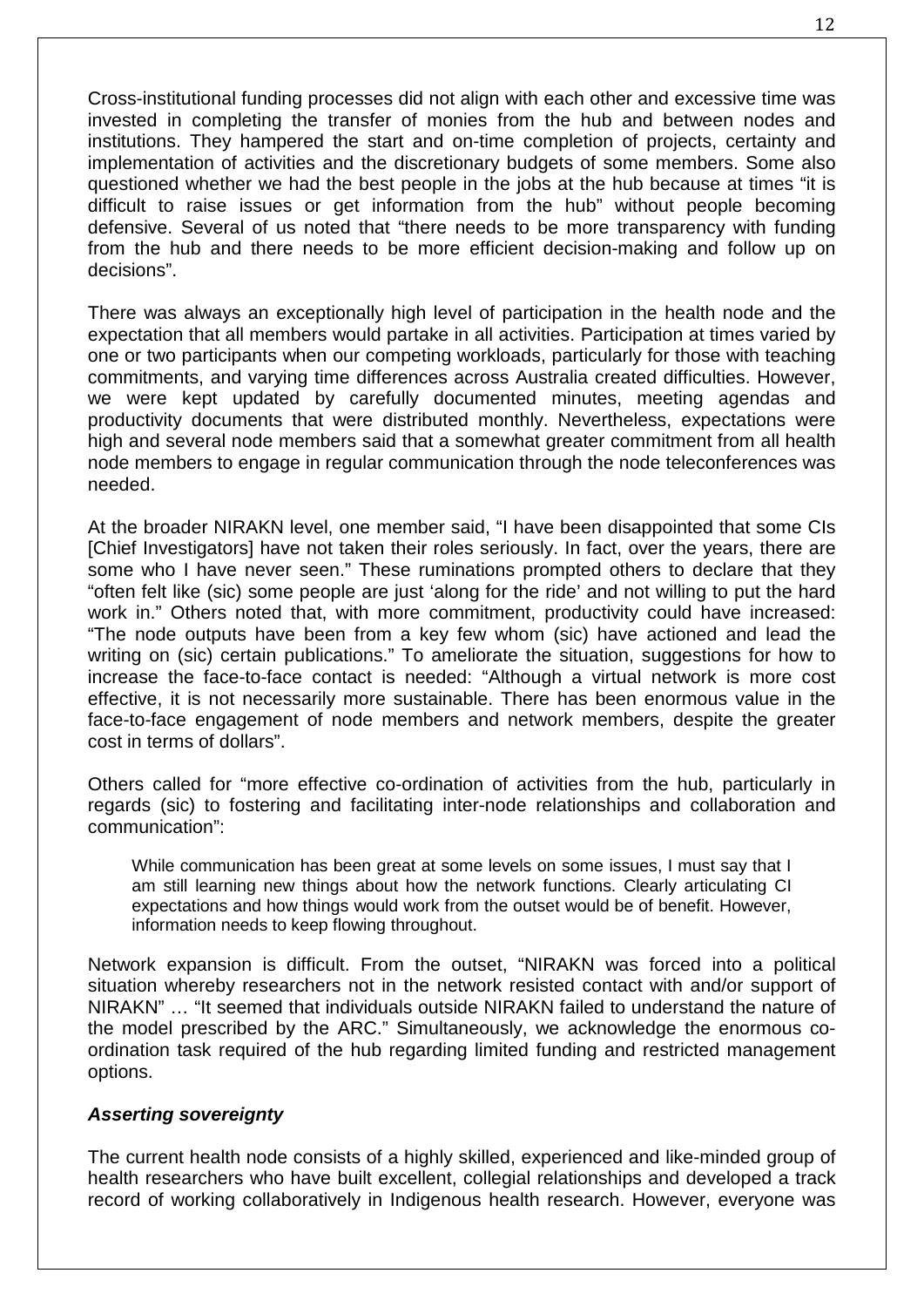concerned about moving towards a more sustainable, effective and efficient network model. We all talked about ways of *asserting our sovereignty* through NIRAKN and valueadding to the existing structure by decolonising systems and practices, integrating Indigenous and Western knowledge systems, and forming structures that were independent of individual university systems. One node member expressed her aspirations and high expectations:

NIRAKN could be developed into an independent national Indigenous academy with a permanent home, along the lines of the Australian Academy of Science, to champion, celebrate and support excellence in Indigenous research and researchers, promote engagement with international Indigenous researchers, build public awareness and understanding of Indigenous knowledges, provide research training and mentoring activities for early career Indigenous researchers, and provide independent, authoritative and influential advice to policymakers.

At the other end of the spectrum, other node members suggested more flexible arrangements:

Given the right circumstances and resourcing, it is also possible that the node as a whole could continue to work collaboratively on more extensive joint projects; this would require someone taking the lead and maintaining communication and coordination … Even without specific resources, maintaining a loose alliance of health node members would be very valuable.

Others expressed their frustrations about the implications of more short-term funding arrangements: "We have really only just established good working relationships. This gives rise to opportunities as a team, such as further publications, substantive grants and research activities and really establishing ourselves as a strong, multidisciplinary, Indigenous health research team". Some thought that the cessation of NIRAKN funding would initiate "the next iteration of NIRAKN through refining of those whom (sic) wish to stay connected in this virtual space". Others wanted to introduce a more active advocacy role: "More collaborative work with members of the health node can help lobby for [the] changes required, urgent changes, now and into the future".

Some had very realistic pragmatic visions of *asserting our sovereignty* and value adding to NIRAKN:

I think what NIRAKN has achieved should be harnessed and moved forward as a CRE [Centre for Research Excellence], as there is a need to have a structure in place to keep the collaborations and networking going. A centre for Indigenous researchers that supports and builds capacity around future research, application of Indigenous methodology, [is a] critical lens on research and develops the reputation and critical mass of Indigenous researchers and academics in Australia.

The significance of *asserting sovereignty* was captured by a young emerging researcher: "This experience personally empowers me to design future projects that will no longer be 'cut down' by 'White Policies' and now that I am culturally safe".

Nonetheless, sustaining Indigenous researcher support where we are self-determining and can grow a critical mass to nurture community aspirations were cited as being critical:

Similar opportunities need to be maintained to support Aboriginal and Torres Strait Islanders trying to work and break into the research space within higher education. If we can continue to grow our numbers, we could have a rich network of collaborative researchers making a significant contribution to Indigenous research in Australia in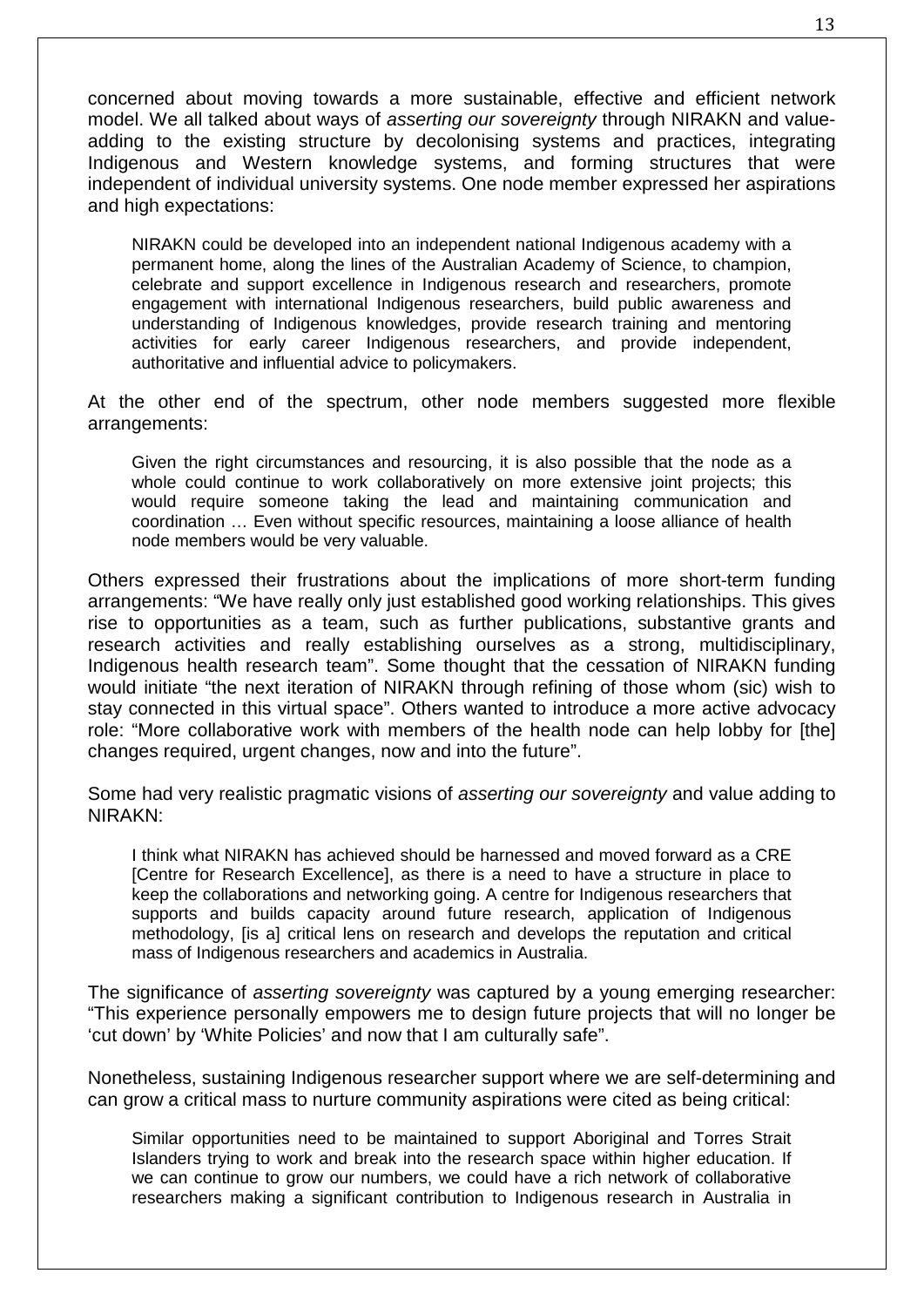ways that privilege Indigenous methodologies. We can work in partnership with Indigenous communities to empower their involvement and address their concerns and issues in positive ways.

#### **Discussion and conclusion**

Our collective experiences have increased the knowledge and understanding of the opportunities and limitations of developing and operationalising an Indigenous research network. From an emic perspective, we explained what worked for whom, under what conditions, through which strategies and with what consequences, and provided a window into our aspirations for future development of Indigenous research. The analysis also provided clear evidence of the limitations of current practice in developing Indigenous researcher capacity. Our core concern was about *collaborating for community-engaged scholarship* for improved health and wellbeing by *strengthening researcher capacity* of the self and others*.* It involved a process of *being connected, tapping the potential, setting change agendas* and *asserting sovereignty* in research spaces dominated by Western knowledge to ensure our collective futures.

Methodologically, we need "theories to make sense of how society operates and how we might effectively change it" (Davidson et al. 2006, p. 49). Co-autoethnography and autoethnography can constitute one small step towards greater self-determination (Smith, 1999). For Indigenous people, to use our own lives as sources of data for research makes sense; Indigenous knowledge advanced by us and for us can offer critical theories for change. However, research excellence must be prioritised because of the often held views of Western institutions that there is little theoretical value in Indigenous approaches and they are dismissed as "naïve, contradictory and illogical" (Smith, 1999, p. 14). To undertake this prioritisation requires the development of highly skilled, competent, Indigenous researchers.

Sen (1999) argues that when people have knowledge, skills and resources, they will act in their own best interests, but to act accordingly requires the freedom to be self-determining and maintain control. With the freedom to determine our research standards and cultural protocols in NIRAKN, we successfully developed and tested our solutions to strengthening the capacity of Indigenous researchers with good outcomes over the past four years. Outcomes are embedded in principles of connectedness, reciprocity, responsibility and care for community health. Through NIRAKN participation, we engaged with opportunities for personal and professional growth and empowerment, and the outcomes included increased motivation, confidence, aspirations and a sense of purpose and belonging. We further engaged in scholarship by establishing solid relationships with community, national and international partners.

We shared a common goal of *collaborating for community-engaged scholarship* and capacity strengthening occurred quite organically, particularly in the reciprocal mentorship that occurred. Underpinning collaboration was our connectedness to and support for each other and outreach to students, communities and partners. Together with connectedness, considerations of cultural safety, sharing common goals, leadership and adequate resourcing sustained the health node in productive ways. At times, complications with funding models and the demands of institutional structures hindered participation, productivity and the development of the health node and NIRAKN.

Some concerning issues were prominent in the broader research environment. Focussed and sustained investment is needed for: 1) ensuring the cultural safety of Indigenous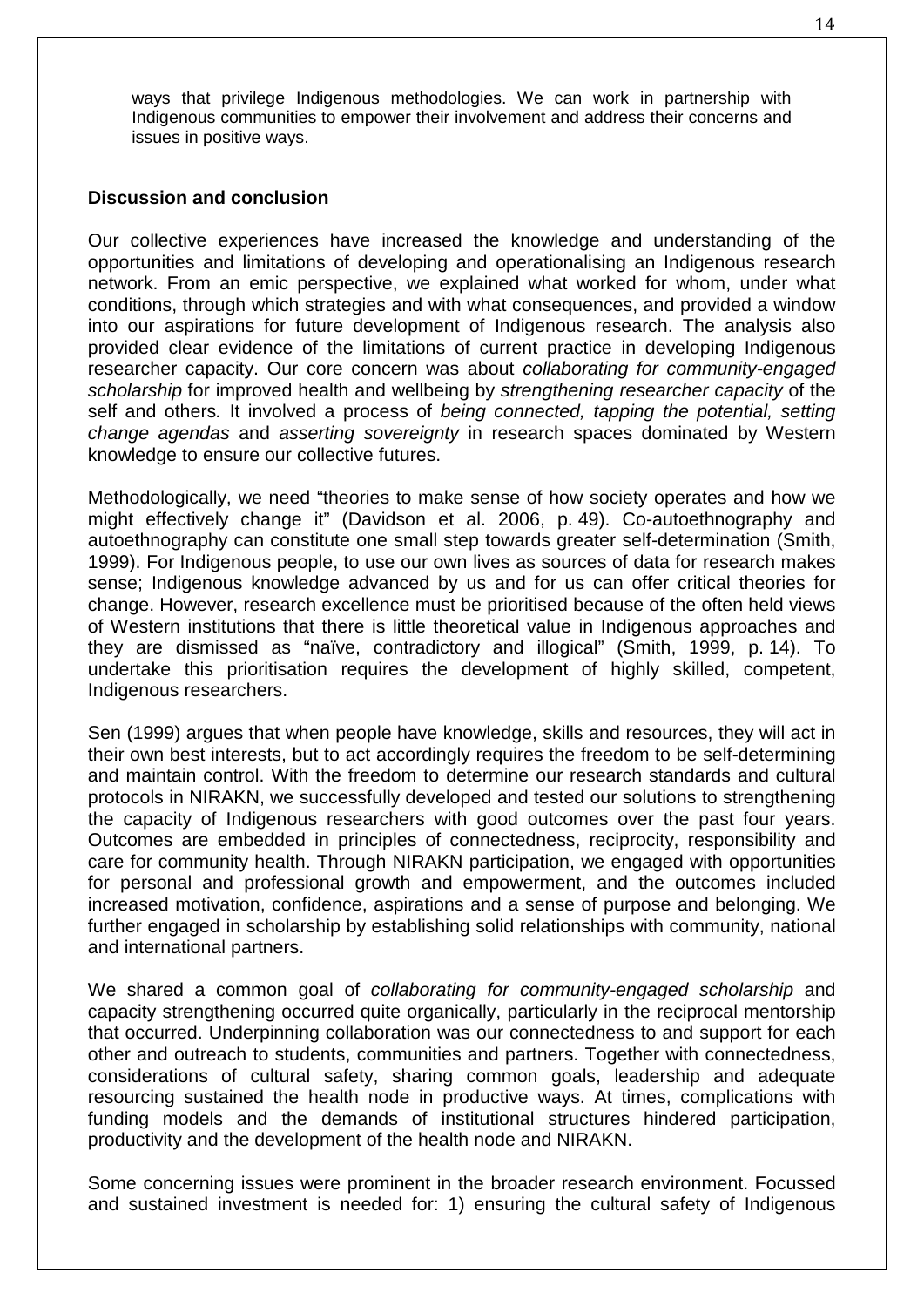researchers in higher education institutions; 2) providing substantial investment in human capital and infrastructure; 3) honouring and supporting Indigenous leadership and selfdetermination; and 4) implementing processes for power sharing in higher education institutions. For external funding bodies, sustained investment in networks like NIRAKN is required.

Our appreciation of *being connected* and having a safe environment for support and growth highlights the isolation and oppressive nature of academia for Indigenous researchers. Little has been published about developing Indigenous researcher capacity through networks such as NIRAKN. A key Australian exception was the NHMRC's Building Indigenous Researcher Capacity (BIRC) study conducted by Elston, Saunders, Hayes, Bainbridge and McCoy in 2014. Using a cohort model in a mixed group of Indigenous and non-Indigenous researchers, they also cited the need for a "'third space', where only Indigenous affiliates came together in a safe environment" (p. 9). For BIRC researchers, the third space was about "claiming an alternative space in higher education that challenged 'White man's academic business' – that is, challenged the oppressive nature of the academic model … It was a place where scholars could fully express themselves without judgement" (p.9). Similarly, NIRAKN provided the safe space for us.

In the past 15 years, national research bodies, such as the NHMRC and ARC, have attempted to regulate Indigenous research and build cohorts of competent, Indigenous researchers and the health workforce as key strategies for raising Indigenous community health and prosperity. However, universities have not provided corresponding investment in human capital and infrastructure for Indigenous researchers to ensure that we have a "regenerative undergraduate to postgraduate pipeline of new researchers across institutions, the nation and fields of critical research importance" (NIRAKN, 2012). Nor have they put substantive investment into the teaching and learning of Indigenous research methodologies and techniques. At a fundamental level, achieving change necessitates that universities establish new standards of cultural competencies to their professional capabilities and enshrine this in policy documents. Changing university cultures will enable honouring and supporting Indigenous leadership and selfdetermination, and processes for power sharing in higher education institutions would then occur. However, to do this, these institutions "must challenge thinking and behaviours; reflect on their own cultural identities, privilege, attitudes, prejudices and propensity to stereotype; challenge racism; and anti-racism practices" (Fredericks & Bargallie, 2015). Key performance indicators for such issues must also be implemented with integrity to ensure that these critical competencies are being actioned.

Our journey has indicated a call for several priority lines for success in Indigenous research spaces. Our narratives strongly demonstrate that mainstream models of support for Indigenous researchers have major limitations for professional development and cultural safety, and do not meet our needs and realities. Frameworks that are conceived, led and mobilised by Indigenous researchers make good sense for both policy and practice. While principles for modelling Indigenous researcher support are clearly articulated in the ethical statements of research, funding bodies and higher education institutions, their application, in large measure, has not been appropriately operationalised. The significant message here is that we need appropriately resourced, exclusive spaces and that we must lead, develop and define the theoretical and cultural specifications, and the applications of Indigenous researcher support models in higher education institutions. Based on our narratives, we theorise that the model should be cross-disciplinary, have national and international reach and be characterised by connectedness, cultural safety and self-determination, as well as being located in a resource-rich environment. For our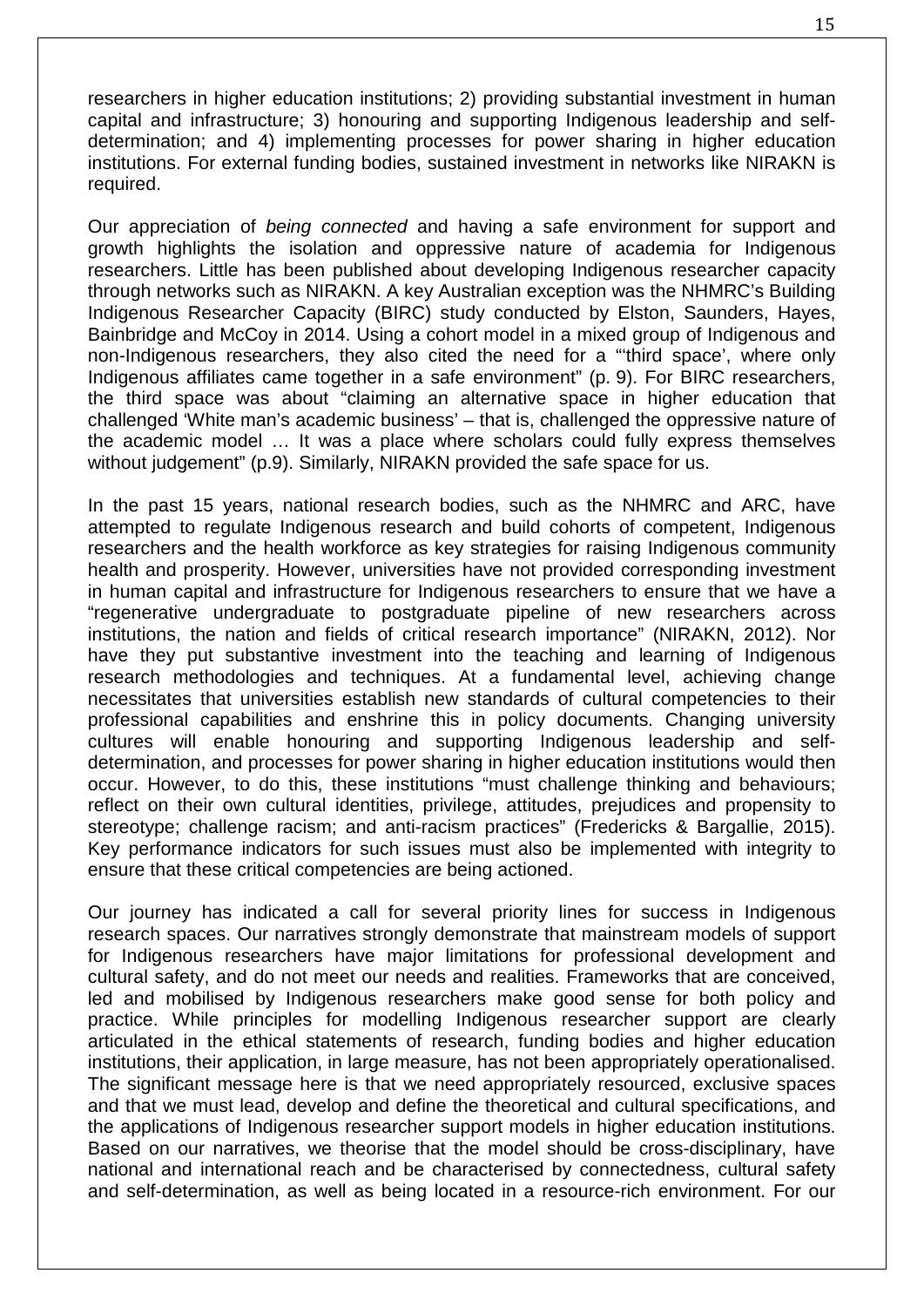part, we must be proactive in such change solutions if we are to contribute to better health and prosperity for our communities through research.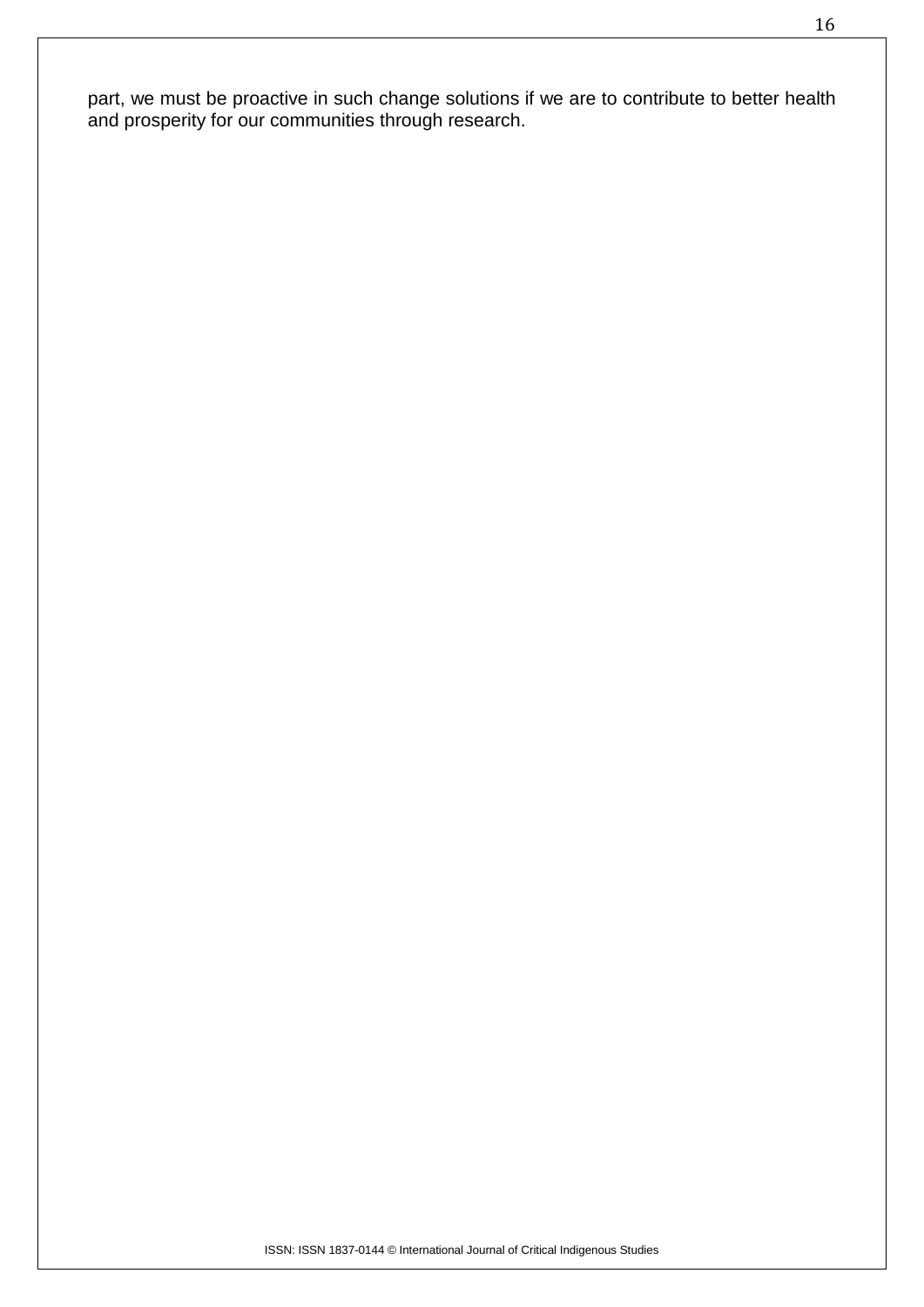#### **References**

Anderson, Leon. 2006. "Analytic autoethnography." *Journal of Contemporary Ethnography* 35: 373-395.

Atkinson, Paul. 2006. "Rescuing Autoethnography." *Journal of Contemporary Ethnography* 35 (4): 400-404. doi: 0.1177/0891241606286980.

Bainbridge, Roxanne. 2007. "Autoethnography in Indigenous Research Contexts: The Value of Inner Knowing." *Journal of Indigenous Australian Issues* 10 (2): 54-64.

Bishop, R. 1996. *Collaborative research stories*. Palmerston North: Dunmore Press.

Bock, Andrew. 2014. "Rise of Aboriginal PhDs heralds a change in culture: Indigenous Australians are enhancing their culture through increased academic achievements." *Sydney Morning Herald*. 17 March. [http://www.smh.com.au/national/education/rise-of-aboriginal-phds-heralds-a-change](http://www.smh.com.au/national/education/rise-of-aboriginal-phds-heralds-a-change-in-culture-20140316-34vqm.html)[in-culture-20140316-34vqm.html](http://www.smh.com.au/national/education/rise-of-aboriginal-phds-heralds-a-change-in-culture-20140316-34vqm.html)

Boylorn, Robin M. and Mark P. Orbe (Eds.). 2014. *Critical autoethnography: Intersecting cultural identities in everyday life*. Walnut Creek, CA: Left Coast Press.

Brands, Jenny. 2014. *The Shape of Things to Come: Visions for the future of Aboriginal and Torres Strait Islander health research*. Melbourne: The Lowitja Institute.

Chino, Michelle and Lemyra DeBruyn. 2006. "Building true capacity: Indigenous models for Indigenous communities." *American Journal of Public Health* 96 (4): 596- 599. doi: 10.2105/AJPH.2004.053801.

Davidson, Heather, Scot Evans, Cynthia Ganote, Jorie Henrickson, Lynette Jacobs-Priebe, Diana L. Jones, Isaac Prilleltensky and Manuel Riemer. (2006). "Power and Action in Critical Theory Across Disciplines: Implications for Critical Community Psychology." *American Journal of Community Psychology* 38 (1-2): 35-49.

Denzin, Norman K. and Yvonna S. Lincoln. 2005. *The SAGE handbook of qualitative research* (3rd ed.) Thousand Oaks: Sage Publications.

Department of Education, Employment and Workplace Relations, Commonwealth Government of Australia. 2009, *Transforming Australia's higher education system*. Canberra, ACT: DEEWR.

Ellis, Carolyn. 2004. *The ethnographic I: A methodological novel about autoethnography. Ethnographic Alternatives 13*. Walnut Creek, CA: AltaMira Press.

Ellis, Carolyn. 2009. *Revision: Autoethnographic reflections on life and work, writing lives – Ethnographic narratives*. Walnut Creek, CA: Left Coast Press.

Ellis, Carolyn and Arthur Bochner. 2000. "Autoethnography, personal narrative, reflexivity: Researcher as subject." In *Handbook of Qualitative Research* (2nd Edition), edited by N. Denzin and Y. Lincoln, 733-768. Thousand Oaks, CA: Sage.

Elston, Jacinta, Vicki Saunders, Barbara Hayes, Roxanne Bainbridge and Brian McCoy. 2013. "Building Indigenous Research Capacity." *Contemporary Nurse* (Special issue, "Aboriginal and Torres Strait Islander Health") 46 (1): 6-12.

Fredericks, Bronwyn and Debbie Bargallie. 2016. "'Which way? Talking culture, talking race': Unpacking an Indigenous cultural competency course." *International Journal of Critical Indigenous Studies* 9 (1): 1-14.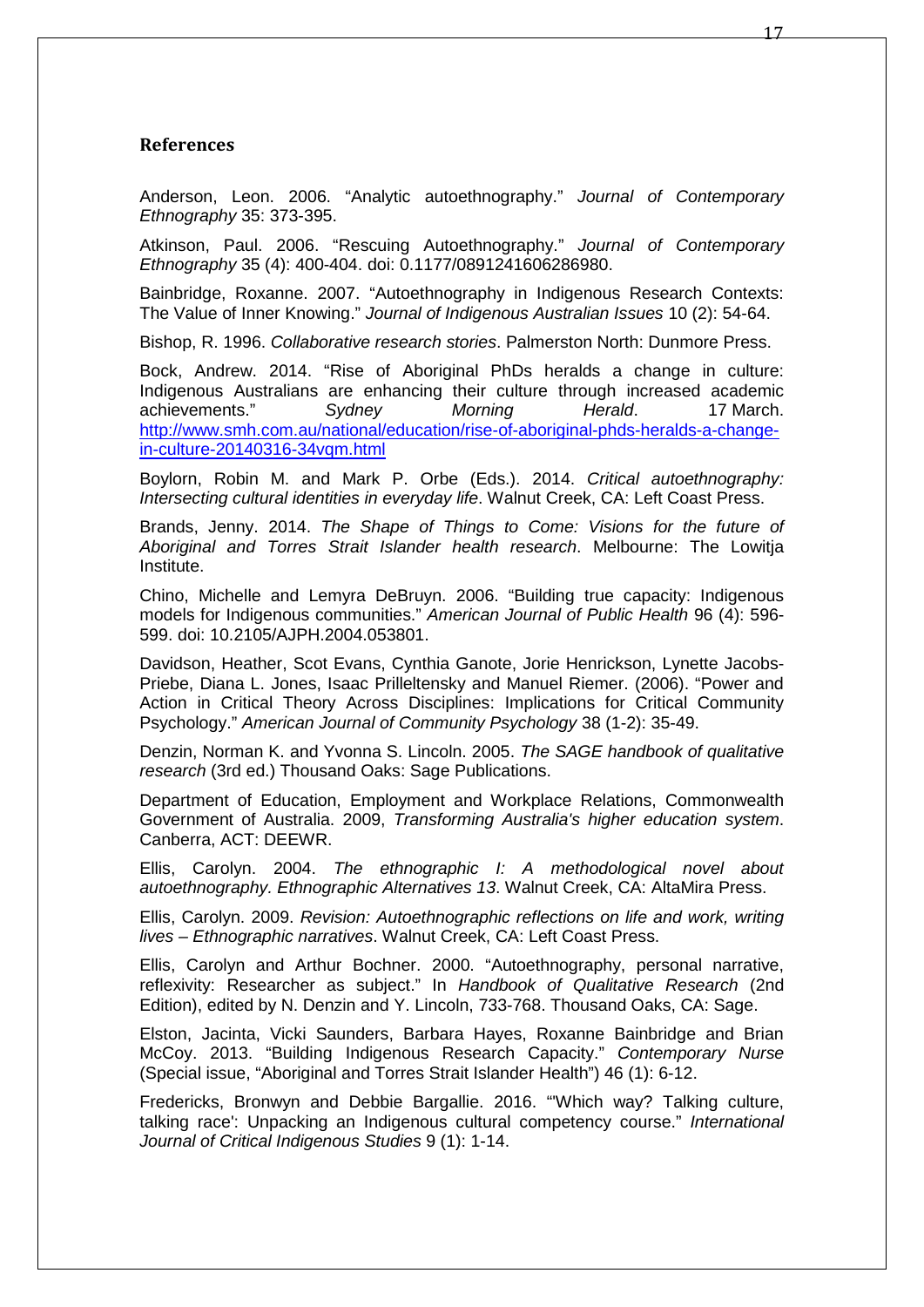Fredericks, Bronwyn, Kathleen Clapham, Dawn Bessarab, Patricia Dudgeon, Roxanne Bainbridge, Rowena Ball, Marlene T. Longbottom, et al. 2015. "Developing Pictorial Conceptual Metaphors as a means of understanding and changing the Australian Health System for Indigenous People." *ALARj-Action Learning Action Research Journal* 21 (1): 77-107.

Fredericks, Bronwyn, Kathleen Clapham, Roxanne Bainbridge, Leonard Collard, Michael Adams, Dawn Bessarab, Clair Andersen, et al. 2014. "'Ngulluck Katitj Wah Koorl Koorliny/Us mob going along learning to research together': Drawing on action research to develop a literature review on Indigenous gendered health and wellbeing." *ALARj-Action Learning Action Research Journal* 20 (2): 89-113.

Georgiou, Doris, Phil Carspecken and Edwin Willems. 1996. "An expansion of Roger Barker's behavior setting survey for an ethno-ecological approach to personenvironment interactions." *Journal of Environmental Psychology* 16: 319-333.

Glaser, Barney G. 1992. *Basics of grounded theory analysis*. Mill Valley, Calif: Sociology Press.

Haug, Frigga. 1987. *Female sexualisation: A collective work of memory*. London: Verso.

National Indigenous Researcher and Knowledges Network. 2012. "NIRAKN Aims." Accessed 17 November 2016.<http://www.nirakn.edu.au/about-us/nirakn-objectives/>

National Health and Medical Research Council (NHMRC). "Results of the 2016 NHMRC Grant Application Round." Accessed 21 November 2016. <https://www.nhmrc.gov.au/grants-funding/outcomes-funding-rounds>

NHMRC. 2003. *Values and ethics: Guidelines for ethical conduct in Aboriginal & Torres Strait Islander health research*. National Health and Medical Research Council. Canberra, ACT: Commonwealth of Australia.

NHMRC. 2006. *Keeping research on track: A guide for Aboriginal & Torres Strait Islander health research*. National Health and Medical Research Council. Canberra, ACT: Commonwealth of Australia.

Ngunjiri, Faith W, Kathy-Ann C Hernandez and Heewon Chang. 2010. Living autoethnography: Connecting life and research [Editorial]. *Journal of Research Practice*, 6 (1): Article E1.

Pratt, Mary Louise. 1992. *Imperial eyes: Travel Writing and Transculturation*. London and New York: Routledge.

Reed-Danahay, Deborah E. 1997. *Auto/ethnography: rewriting the self and the social*. Oxford; New York: Berg.

Reinharz, Shulamit and Lynn Davidman. 1992. *Feminist methods in social research*. New York: Oxford University Press.

Smith, Linda Tuhiwai. 1999. *Decolonizing Methodologies: Research and Indigenous Peoples*. Dunedin, NZ: Zed Books; University of Otago Press. Distributed in the USA exclusively by St. Martin's Press.

Thomas, David P., Roxanne Bainbridge and Komla Tsey. 2014. "Changing discourses in Aboriginal and Torres Strait Islander health research, 1914–2014." *Medical Journal of Australia* 201 (1): 15-18). doi: 10.5694/mja14.00114.

Trudgett, Michelle. 2013. "Stop, collaborate and listen: A guide to seeding success for Indigenous Higher Degree Research students." In *Diversity in Higher Education: Seeding Success in Indigenous Australian Higher Education,* Vol. 14, edited by Rhonda Craven and Janet Mooney, 137-155. Bingley, UK: Emerald Publishing.